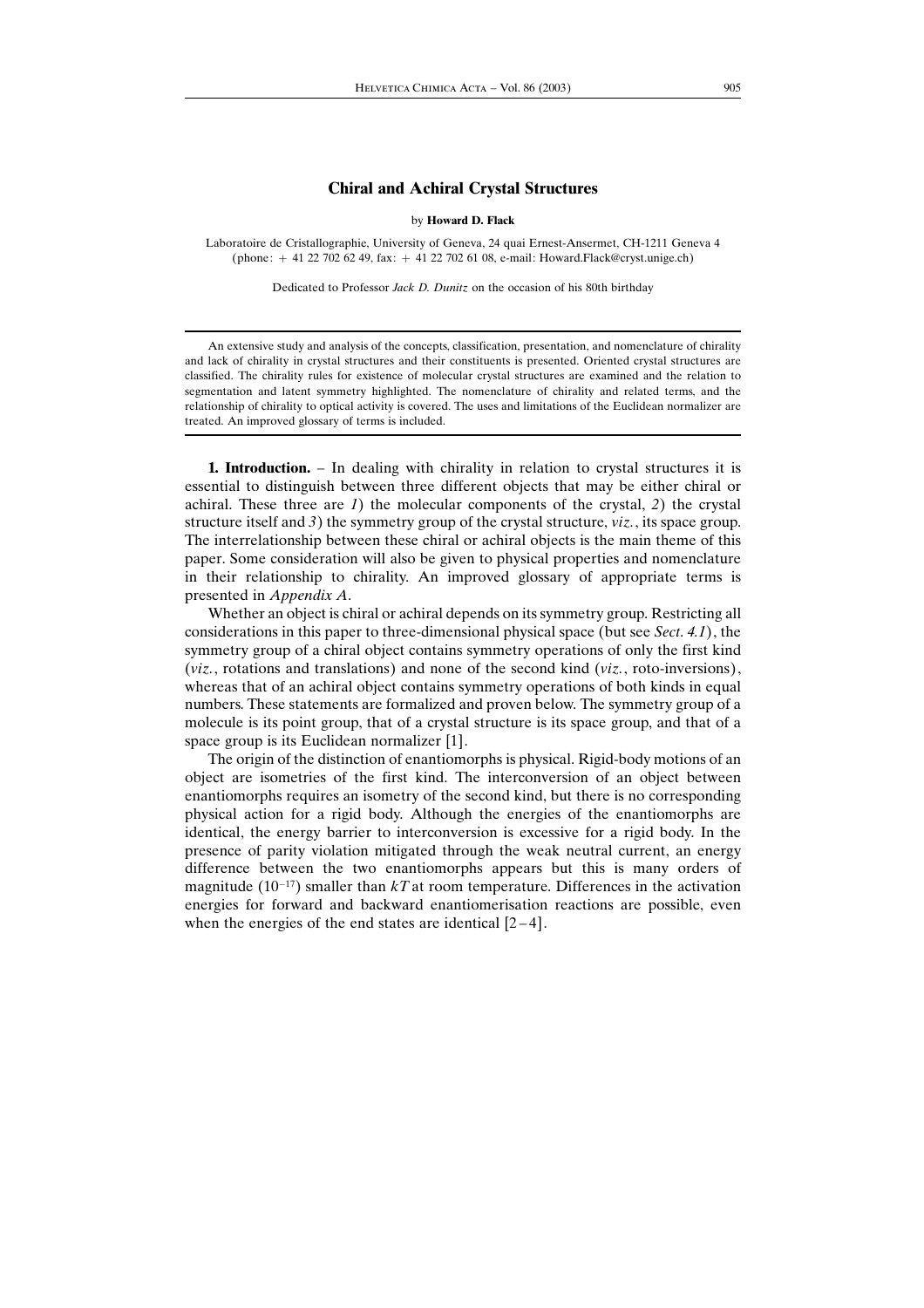Molecules and crystals may be present in the form of mixtures. Enantiomeric mixtures of particular importance are those of compositions  $100:0\%$  and  $0:100\%$ , described as enantiomerically pure, and the equimolar one of 50 : 50% described as a racemate or as being racemic. By definition, all the molecules in an enantiomeric mixture, be it enantiomerically pure, racemic, or of intermediate composition, are chiral. With regard to crystals, the special name racemic conglomerate is given to the crop of crystals grown under equilibrium conditions from a racemate undergoing spontaneous resolution. This solid-state mixture is characterised as having individual crystals that are enantiomerically pure, but where the overall molecular composition of the crop is that of a racemate. A 50:50% mixture of crystals of  $D$ - and  $L$ -NaClO<sub>3</sub> (cubic  $P2_13$ ) is not a racemic conglomerate. The ClO<sub>3</sub> anion is achiral (pyramidal, symmetry:  $3m$ ,  $C_{3v}$ ) and the enantiomorphic composition of a crop of NaClO<sub>3</sub> crystals is not dictated by the molecular enantiomer composition of the bulk from which the crystals are grown. Crystal growth and phase transitions may lead to multidomain samples known as twins. These may be thought of as a special kind of agglomerated mixture in which the translation lattice (or a sublattice) is (approximately) invariant throughout the whole sample, but where the crystal structure takes an integral number of different orientations with respect to the lattice.

The chirality sense of a molecule is specified by its absolute configuration. The chirality sense of a chiral crystal structure is specified by its absolute structure, but the later term has a wider definition than the mere distinction of enantiomorphs (see below,  $[5 - 7]$ ). Once again, the origin of this dichotomy of definitions is physical. Many experiments on molecules are undertaken under conditions where they are free to rotate and are detected in arbitrary orientations. Consequently, orientation is hidden for molecules, and only enantiomers can be distinguished. Crystals are studied as oriented single crystals where they are detected in controlled orientations, leading, as a side product, to the distinction of enantiomorphs if the crystal is chiral.

2. Classification of Oriented Crystal Structures. - Consider the effect of inversion through a point on an oriented single crystal and its oriented crystal structure. Let  $X$ represent the oriented crystal structure. Inversion through a point  $\overline{1}$  generates the oriented inverted crystal structure  $\overline{X} = \overline{1} X$ . Let the point symmetry group of X be P. Then  $X = p$  X for all  $p \in P$ . It is easy to show that P is composed of symmetry operations, which are either all of the first kind, or one half are of the first kind and the other half are of the second kind. The product of two symmetry operations of the same or opposite kind gives a symmetry operation of the first or second kind respectively. Clearly  $\overline{X} = \overline{1}X = \overline{1}pX$  for  $p \in P$  so the coset  $\overline{1}P$  contains all of those isometries equivalent to the inversion that transform X into  $\overline{X}$ . The coset  $\overline{1}P$  is composed of symmetry operations that are either entirely of the second kind, when P contains only those of the first kind, or half each of the first and second kinds, when  $P$  contains symmetry operations of both kinds. The properties of the transformation  $X \rightarrow \overline{X}$  will now be classified according to chirality and centrosymmetricity.

Suppose that  $X$  is achiral. It follows by definition (see *Appendix A*) that there exists an isometry f of the first kind such that  $\overline{X} = fX$ . So  $\overline{X} = \overline{1}X = fX = f$  p X for  $p \in P$ . Multiplying by  $\overline{1}$  one obtains  $X = \overline{1} f p X$  and so  $\overline{1} f p \in P$ . For argument, assume that P contains only symmetry operations of the first kind. Then as f and  $p$  are of the first kind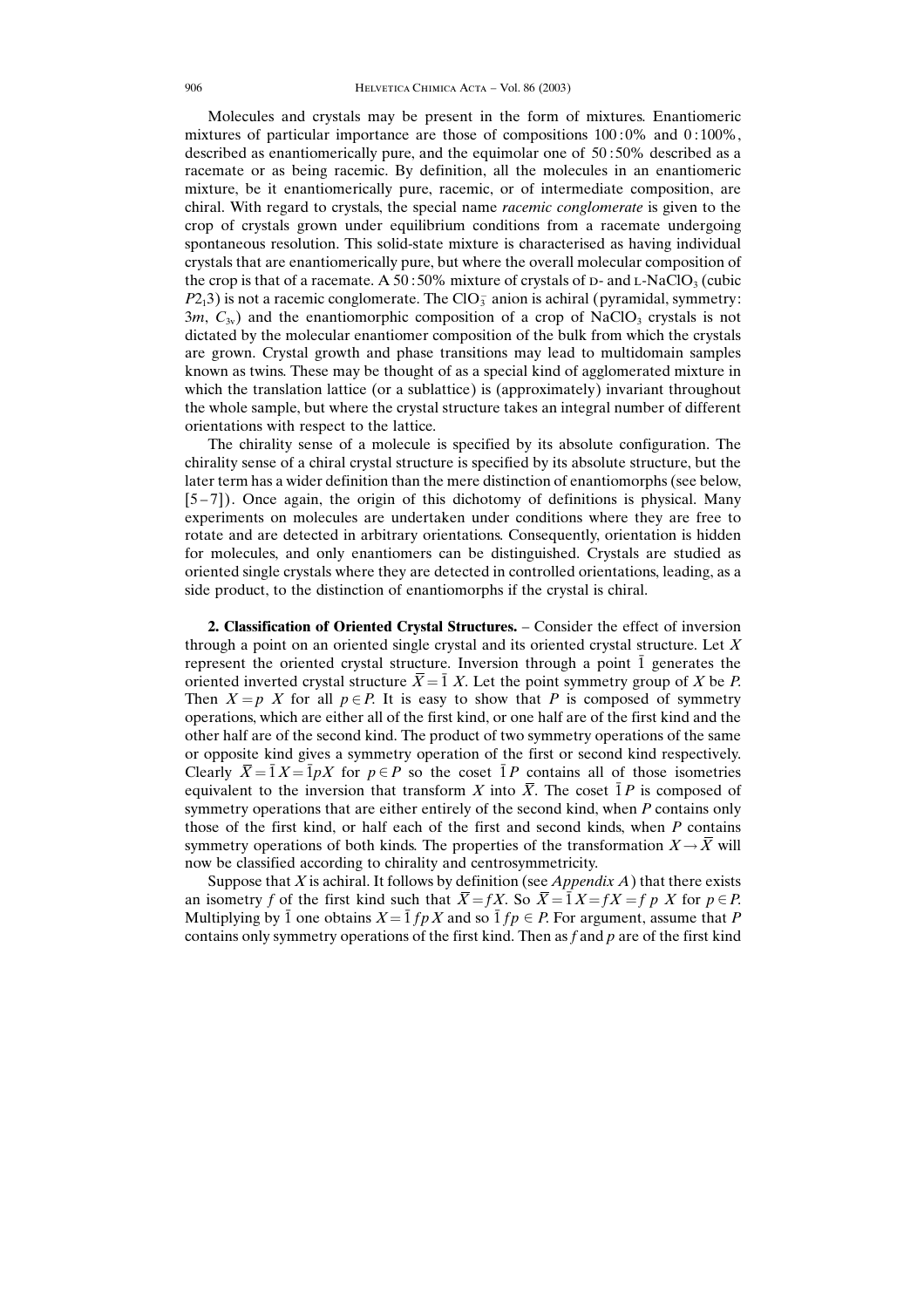and  $\overline{1}$  of the second kind, so  $\overline{1}$  f  $p \in P$  must be of the second kind in contradiction to the hypothesis that P contains only symmetry operations of the first kind. Thus, P contains symmetry operations of the second kind, and the symmetry group of an achiral crystal structure contains symmetry operations of the second kind. Conversely, let the symmetry group P of X contain symmetry operations of the second kind s for  $s \in P$ . One may always write  $s = f \bar{1}$  where f is of the first kind. So,  $X = s X = f \bar{1}X = f \bar{X}$ . X is achiral as X and  $\overline{X}$  may be superimposed by a pure rotation. So, the symmetry group of an oriented achiral crystal structure contains symmetry operations of the second kind, and, conversely, an oriented crystal structure whose symmetry group contains symmetry operations of the second kind is achiral. By exclusion, since crystal structures are either chiral or achiral, and symmetry groups are composed either entirely of operations of the first kind or of equal numbers of the first and second kinds, the symmetry group of a chiral crystal structure contains only symmetry operations of the first kind and, conversely, a crystal structure whose symmetry group contains only symmetry operations of the first kind is chiral.

Suppose that X is centrosymmetric, so  $\overline{1} \in P$ . It follows that  $\overline{X} = \overline{1}X = X$  since  $X = p$ X for  $p \in P$ . The oriented crystal structure and its inverse are identical and, hence, achiral. Conversely, if  $\overline{X} = X$ , then  $\overline{X} = \overline{1}$   $X = X$  and  $\overline{1} \in P$ . The crystal structure is centrosymmetric. So, if X is centrosymmetric, then  $\overline{X}$  and X are identical, and, conversely, if  $\overline{X}$  and X are identical, then X is centrosymmetric. By exclusion, one sees that if X is non-centrosymmetric, then  $\overline{X}$  and X are not identical, and, conversely, if  $\overline{X}$ and  $X$  are not identical, then  $X$  is non-centrosymmetric.

Oriented crystal structures  $X$  are usefully classified into three crystal-structure types NA, NC, CA as follows, each of which is illustrated by an example for a crystal structure in the orthorhombic crystal system:

Crystal-Structure Type NA. The non-centrosymmetric achiral crystal-structure type in which the point symmetry group  $P$  of  $X$  contains symmetry operations of the second kind.  $\overline{X}$  and X are not identical but may be brought into coincidence by a pure rotation taken from the coset  $\overline{1}P$ . Clearly X and  $\overline{X}$  are not enantiomorphs. Crystal structures in the point group *mm*2 are an illustration of this type. An oriented crystal structure and its image produced by inversion through a point are not enantiomorphs and may be brought into coincidence by the equivalent operations  $\overline{1}$ ,  $2_x$ ,  $2_y$ , or  $m_z$ , two of which are pure rotations by  $\pi$  and the other two are roto-inversions, *viz*., inversion through a point and reflection in a plane.

Crystal-Structure Type NC. The non-centrosymmetric chiral crystal-structure type for which the point symmetry group  $P$  of  $X$  contains only symmetry operations of the first kind.  $\overline{X}$  and X are not identical and may not be brought into coincidence by a pure rotation. X and  $\overline{X}$  are enantiomorphs. Crystal structures in the point group 222 are an illustration of this type. An oriented crystal structure and its image produced by inversion through a point are enantiomorphs and may be brought into coincidence by the equivalent operations  $\overline{1}$ ,  $m_x$ ,  $m_y$ , or  $m_z$ , all of which are roto-inversions *viz.*, inversion through a point and reflections in three mutually perpendicular planes.

Crystal-Structure Type CA. The centrosymmetric achiral crystal-structure type where  $\overline{X} = X$ . Clearly, X and  $\overline{X}$  are not enantiomorphs. Crystal structures in the point group mmm are an illustration of this type. An oriented crystal structure and its image produced by inversion through a point are identical.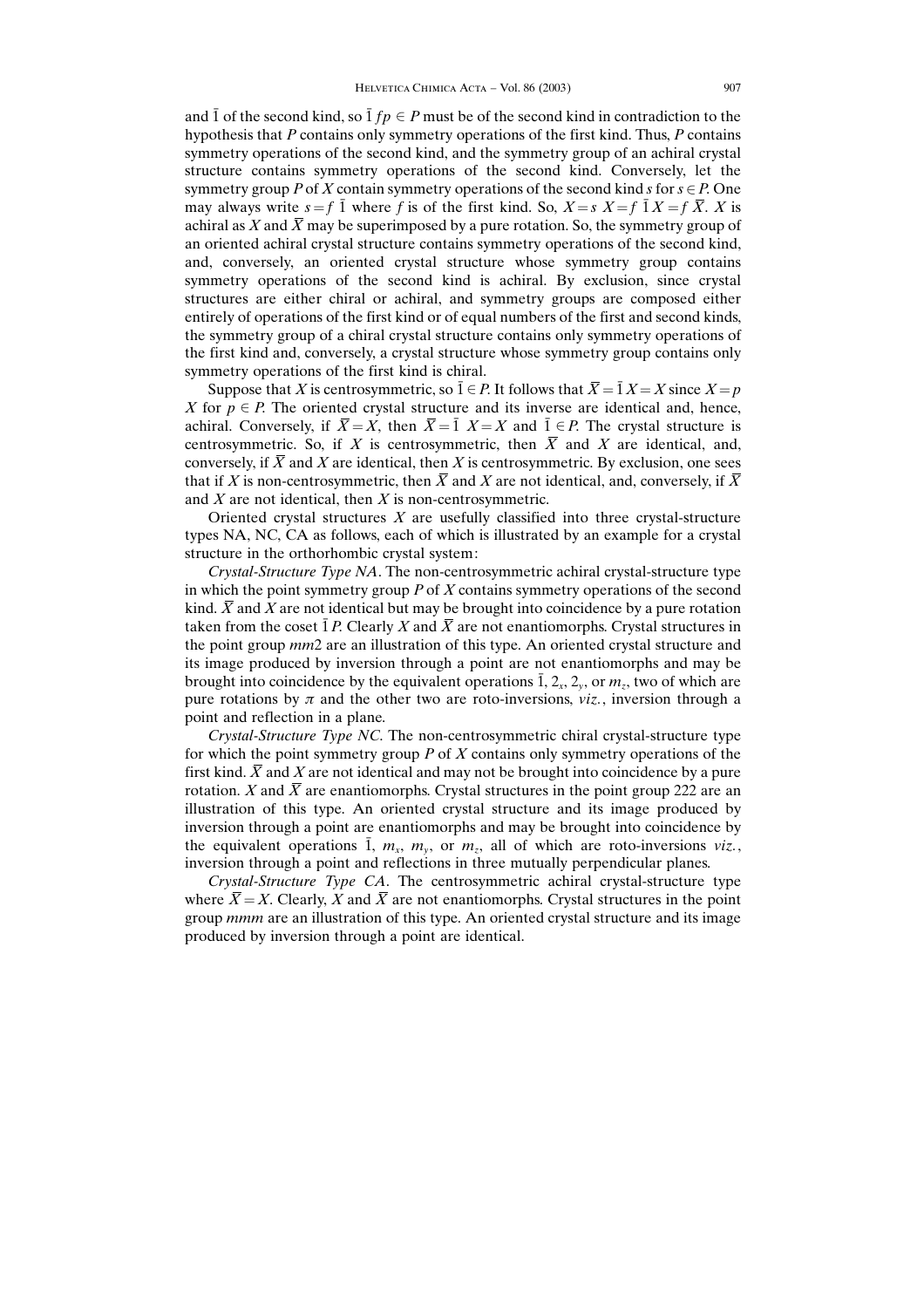X-Ray-diffraction measurements on single crystals are treated by way of the Flack parameter [8] (see also [5] [6] [9 - 11]). The macroscopic crystal C is treated as a mixture of an oriented crystal structure X and its inverted structure  $\overline{X}$  in variable proportion defined by  $C = (1 - x) X + x X$ . In non-centrosymmetric crystal structures (types NA and NC), x describes the proportions of the oriented crystal structures  $X$  and  $\overline{X}$  in the sample. When the crystal structure is non-centrosymmetric and achiral (type  $NA$ ), x describes the proportions of two inversion-related orientations of the crystal structure whose relationship may also be described by a rotation. When the crystal structure is chiral (type NC), x measures the proportion of the two enantiomorphs present in the sample. For a multi-domain twin of a chiral crystal structure (type NC), Flack and Bernardinelli [5] show how to calculate an equivalent Flack parameter. For centrosymmetric crystal structures (type CA),  $X = \overline{X}$  and the *Flack* parameter x is undefined.

3. Molecular Crystal Structures.  $-$  The upper part of *Table 1* tabulates the collation of observations of Jacques et al. [12] concerning the existence of chiral and achiral crystal structures formed of chiral (enantiomerically pure or racemate) or achiral molecules. The lower part of Table 1 deals with non-racemic enantiomeric mixtures. Jacques et al. [12] do not provide collated information on the latter, of which presumably few have been reported in the literature. Applying the reasoning developed below in this section, we come to the conclusion that, for non-racemic enantiomeric mixtures, chiral crystal structures should be permitted whereas achiral crystal structures should be forbidden, thus following the same rules as in the enantiomerically pure case. In the upper part of Table 1, every possible combination except one has been observed in practice. These include the counter-intuitive case of a chiral crystal structure formed from a racemate. In this case, supposing, for example, the molecule to be rigid, an isometry must relate the two enantiomers of opposite chirality, but this isometry is not part of the symmetry operations of the space group but rather a 'local' or 'pseudo-symmetry' operation. It is thought that ca. 50 of these chiral crystal structures of racemates are known at present from 250000 structures in the CSD, although it is not possible to give an authoritative and citable reference for this number. For various technical reasons associated with nomenclature and self-consistency, a direct search on the CSD does not produce reliable results, and one must critically consult the primary literature to identify those racemates with chiral crystal structures (see,  $e.g., [13]$ ).

Table 1. Restrictions on the Formation of Chiral and Achiral Crystal Structures from Chiral or Achiral Molecules. Numerous examples are given in [12] [63].

|                                                                                              | Achiral crystal structure           | Chiral crystal structure            |
|----------------------------------------------------------------------------------------------|-------------------------------------|-------------------------------------|
| Achiral molecules<br>Chiral molecules – enantiomerically pure<br>Chiral molecules – racemate | Permitted<br>Forbidden<br>Permitted | Permitted<br>Permitted<br>Permitted |
| Chiral molecules – non-racemic mixture<br>(enantiomeric mixture)                             | See text                            | See text                            |

The one forbidden case in the upper part of *Table 1* is that of an achiral crystal structure formed from enantiomerically pure chiral molecules. It follows that all known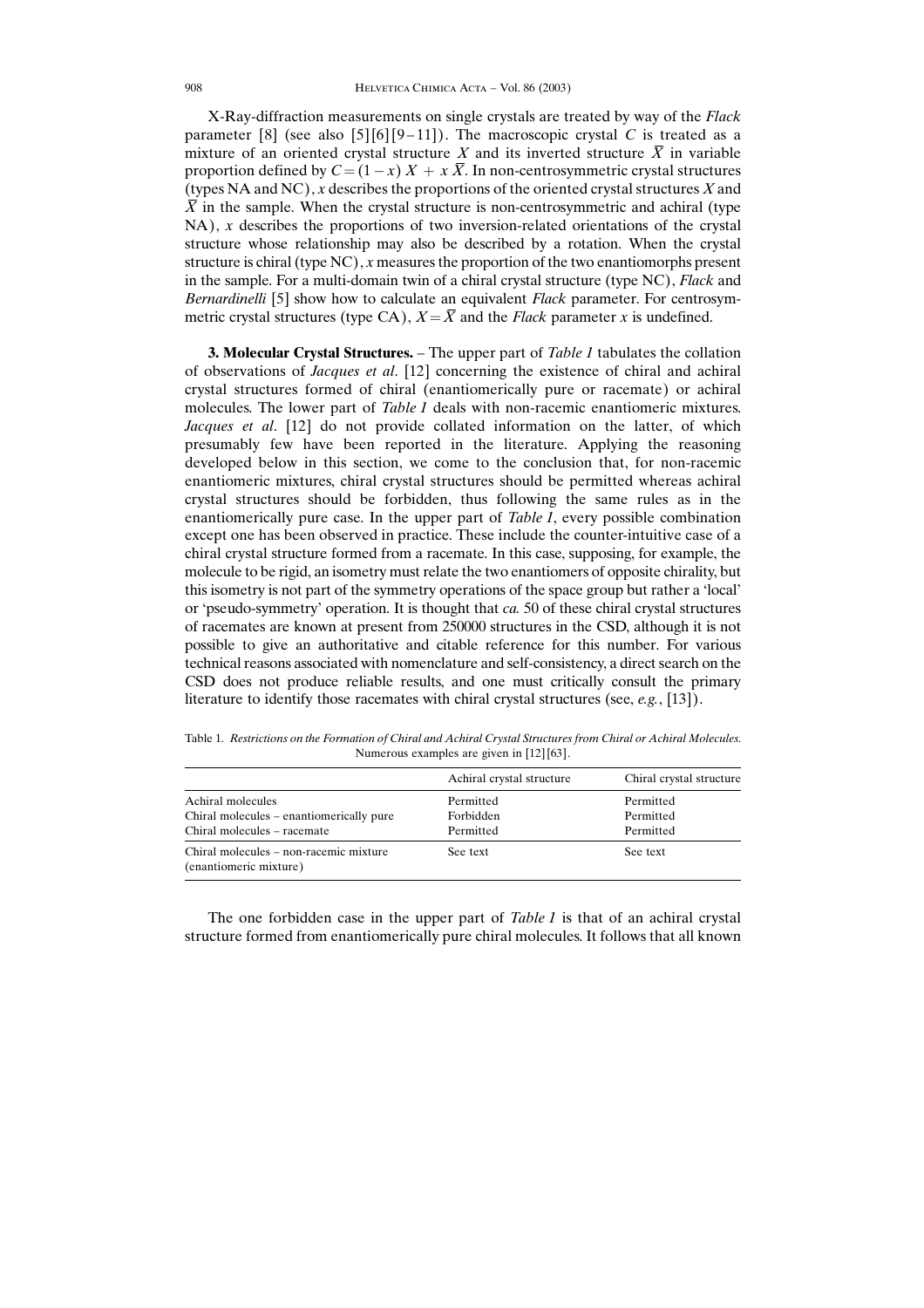crystal structures formed from enantiomerically pure chiral molecules are chiral. Jacques et al. [12] offer no explanation for this observation, but a commonly formulated proof, based entirely on considerations of symmetry, runs as follows. In an achiral crystal structure, symmetry operations of the second kind are in action. When these operate intramolecularly, the molecules are achiral, whereas, when they operate intermolecularly, a racemate is present. An achiral crystal structure is, thus, formed either from achiral molecules or from a racemate but never from enantiomerically pure chiral molecules. Consequently, the latter must form a chiral crystal structure. We now investigate this observation and proof in more detail in an attempt to uncover its true nature. This is carried out first with a visual illustration and then with a more technical example. The illustration is inspired from La Coupe du Roi [14], which is a neat way of cutting an apple into two identical chiral halves. Consider building up an apple crystal structure from an enantiomerically pure load of identical chiral apple halves. Pairs of apple halves are assembled to form complete achiral apples (it is assumed that the interior boundaries of the apple between the half apples disappear as they stick together), and these complete achiral apples are then arranged with a cubic close packing to form an achiral apple crystal structure. We have, thus, managed to construct an achiral crystal structure out of an enantiomerically pure load of chiral entities. On the other hand, Jacques et al. [12] do not find achiral crystal structures formed by crystallization of enantiomerically pure chiral molecules.

Figure,a shows the representation in projection of two identical chiral sets each of four points [15]. Each four-point set has point symmetry 2, the three nearest-neighbour distances are equal, and the three angles, two nearest-neighbour and one torsion, are 90. The two four-point sets are so placed that the point symmetry of the combined set of eight points is 2 and they are allowed to approach each other  $(Fig, b)$ , until at one particular position (Fig.,c), the point symmetry of the ensemble jumps up to  $m\overline{3}m$ , making the combined set of eight points achiral. The essential difference between the four-point-set objects and real molecules is in their interaction. In the special highsymmetry arrangement, the points of the four-point-set objects have approached each other to distances identical to the intraset ones. This leads to a singular change in symmetry. However, if these points are now taken to represent atoms in a molecule, one would say that the two molecules have reacted to form a compound molecule whose symmetry and chirality is quite different from that of the reactants. According to the usual procedure, a crystal pattern derived from these interacting molecular reactants would be described as that of the compound molecule rather than that of the reactants. Real molecules are identified by the distinct differences in intra- and intermolecular geometries they display. A molecule has its own identity and interacts only weakly with its neighbours. Moreover, it is not customary to describe real crystal structures as being composed of partial molecules obtained by the arbitrary and imaginary segmentation of real molecules. The origin of the restriction described by Jacques et al. [12] is physical and chemical, not symmetrical. For completeness, in Appendix  $B$  is a comparison presented point by point of experimental observations on molecular crystal structures collated principally by *Jacques et al.* [12], and the conclusions of the molecular segmentation theory of Anet et al. [14].

Such sudden jumps in symmetry as occur in the above examples are known in related problems in comprehending the domain structure of crystals caused by phase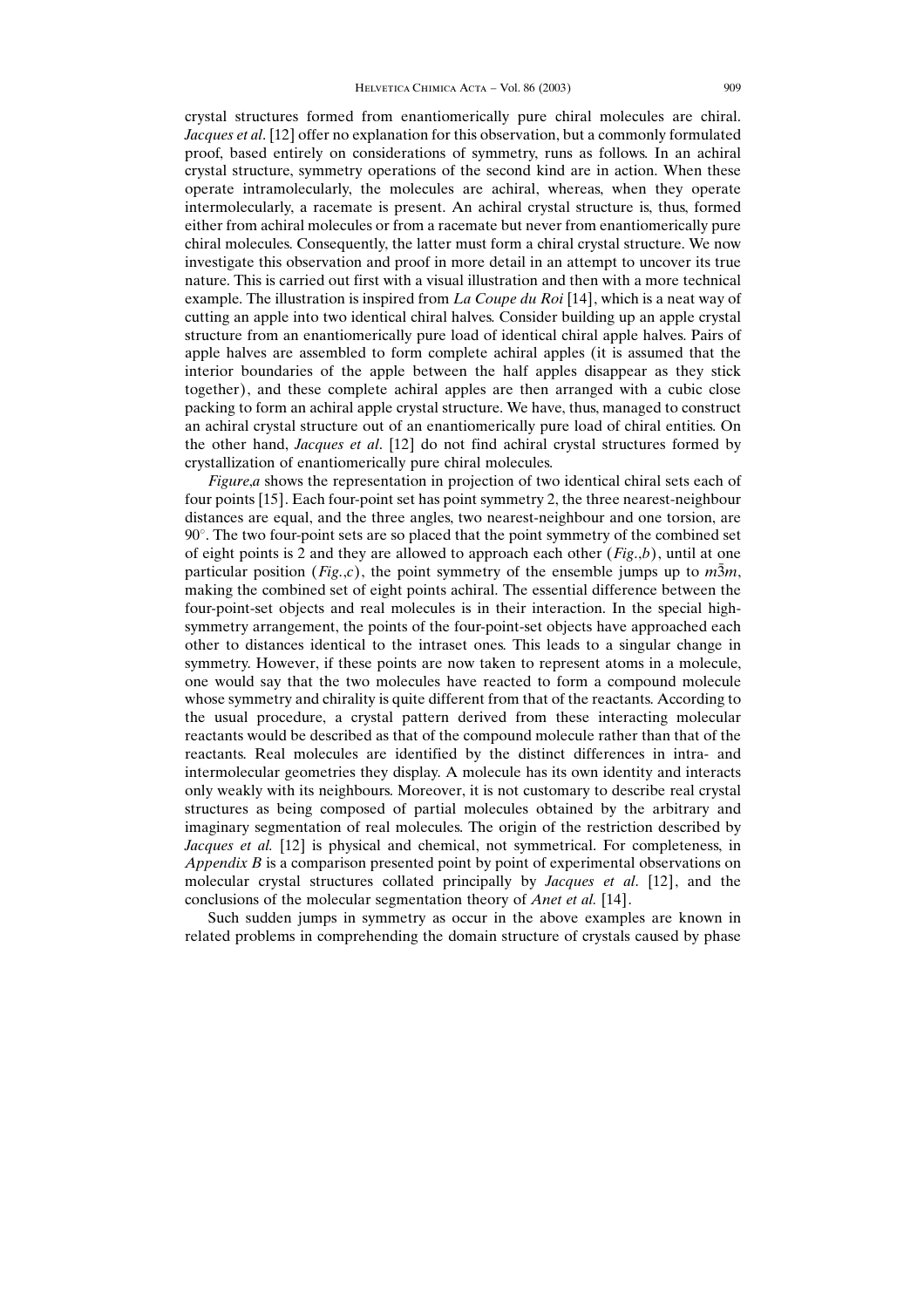

Fig. 1. A representation in projection of two four-point-set objects of individual symmetry 2 forming an eightpoint-set object of symmetry 2 in a) and b), and  $m\bar{3}m$  in c). The points marked by a dot are above and those marked by an open circle below the plane of the figure. Within each four-point set the three nearest-neighbour distances are equal, and the three angles, two nearest-neighbour and one torsion, are 90°.

transitions. Under the name of latent symmetry, Litvin and Wadhawan [16] used modulo-normalizers in the study of a composite object formed of basic units that can be further subdivided into subunits. This approach predicts some but not all of the symmetries of the composite object. In a following paper, Litvin and Wadhawan [17] then derived a sufficient condition that an isometry is a symmetry of a composite. However, the condition is not necessary, and the theorem has no general converse.

The example cited above for searching the CSD for chiral crystal structures of racemates draws our attention to the importance of correctly naming molecular compounds in reporting their crystal structures. Specific nomenclatures (see Appen $dix A$ ) exist for naming enantiomerically pure compounds of known absolute configuration, enantiomerically pure compounds of unknown absolute configuration or relative configuration, and racemates. Moreover, the name to be given is that of the molecular compound in the crystal structure and not that in the bulk from which it was crystallized. The molecular enantiomer composition of the liquid and crystalline phases may well be different.

**4. Nomenclature.**  $-$  Towards the end of the 19th century, there was a great deal of work on the properties and characterisation of mixtures of enantiomers in the solid and liquid states  $[12][18-20]$ . Inevitably, terms were invented before the phenomena were fully understood. This has led to the use of some clearly unsuitable terms being used commonly even to this day. In the subsections below we give examples that are of relevance to crystallography with suggestions for improved terminology.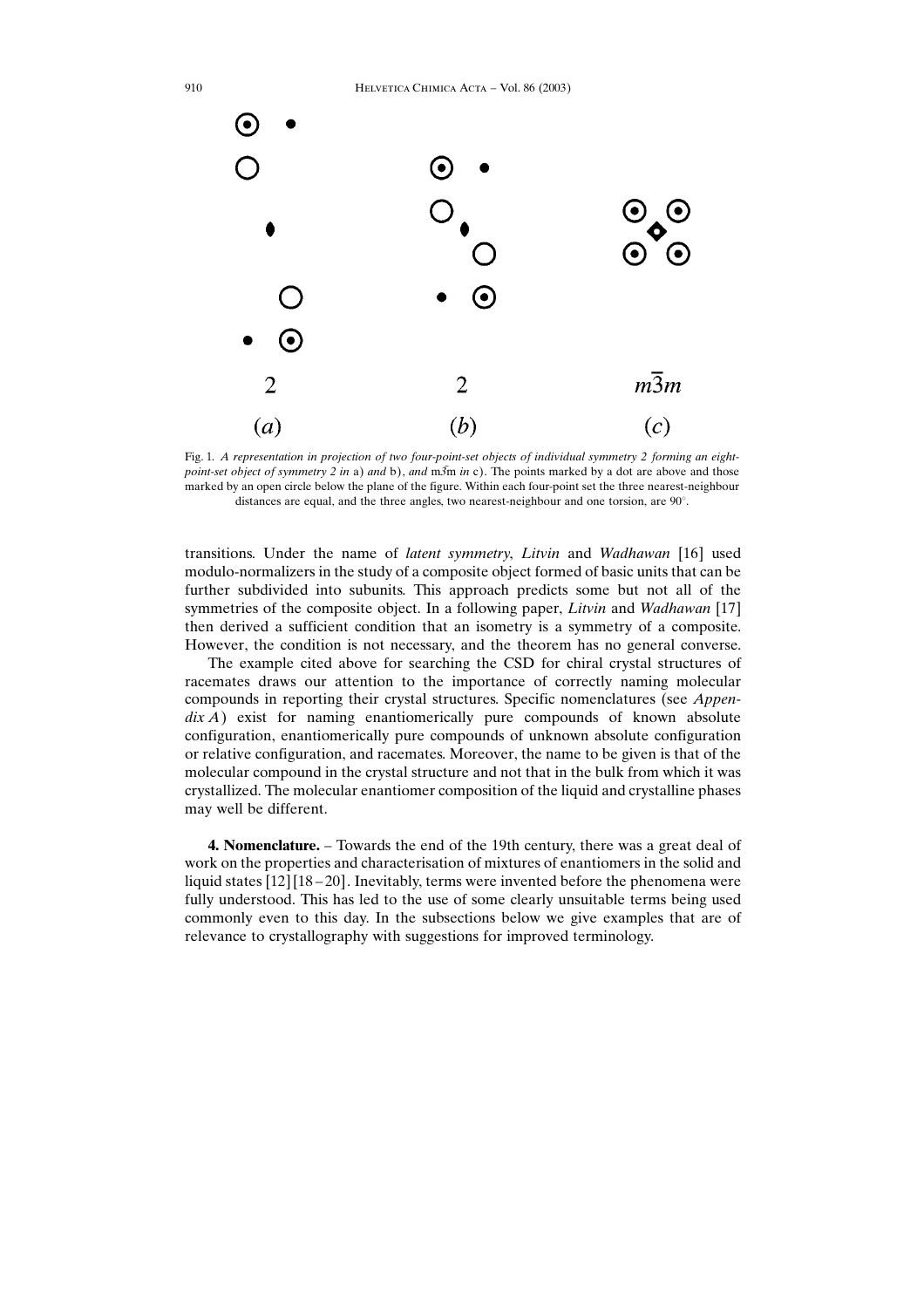A persistent idea of the scientists of the end of the 19th century who were studying enantiomorphs and racemates was the notion that crystallization of an equimolar mixture of opposite enantiomers to form an homogeneous structure necessarily involved compound formation or association  $(e.g., [18][20])$ . In this view, this equimolar mixture was a compound, a *racemic compound*. The current view is, of course, that the forces controlling intermolecular packing of an enantiomerically pure sample are very similar to those at work in the equimolar mixture of enantiomers (see, e.g., Brock et al. [21] on Liebisch's Law  $[22]$ ). What is nowadays known as a racemic conglomerate [23], Kipping and Pope [18] called an externally compensated mixture of non-racemic molecules. Wisely, in modern-day parlance, racemic and racemate refer to an equimolar mixture of opposite enantiomers rather than to any notion of some specific interaction between opposite enantiomers. The term racemate applies only to the equimolar mixture of opposite enantiomers. Mixtures in other proportions are referred to as *enantiomeric mixtures* (see  $[24-26]$ .

The classical analysis of the phase equilibria of binary mixtures of enantiomers was written in 1899 by Roozeboom [27] and is treated in detail, together with that of ternary systems, in Jacques et al. [12]. Coquerel [28] has published an authoritative modern review on the heterogeneous equilibria between condensed phases in binary systems of enantiomers, presenting many possible phase diagrams. Unfortunately a review of ternary phases is not yet available. Of interest in the current context is the marked similarity between some of the phase diagrams near to the racemic composition in situations where, on the one hand, one has the formation of an homogeneous phase of the racemate (racemic compound) that is miscible with the pure enantiomers, and, on the other hand, no homogeneous phase of the racemate is formed although the enantiomers mix to form solid solutions. Consequently the topology and topography of the phase diagram, if available, may not be a reliable guide to crystal structure. In particular, a maximum in the liquidus curve at the racemic composition should not be taken to indicate an ordered crystal structure. One also notes that *Coquerel* [28] does not qualify the phase transitions between the homogeneous phase of the racemate (racemic compound) and the racemic conglomerate as polymorphic in the manner of Jacques et al.<sup>[12]</sup> but uses the terms eutectoid and peritectoid.

4.1 Chirality. Throughout this paper we have used a geometric definition of chirality, derived from the classical one of Lord Kelvin [29] as given in the Basic Terminology of Stereochemistry [23], but which is based on inversion through a point followed by an arbitrary pure rotation and translation rather than mirror reflection. This definition is entirely satisfactory for the needs of three-dimensional stereochemistry and crystal chemistry. The choice of inversion through a point rather than mirror reflection is guided by the special importance of the inversion operation in crystallography and its commutative properties. The equivalence of these two descriptions of chirality may be readily established. Let  $Rm$  represent a mirror reflection m followed by an arbitrary pure rotation R. As  $m = 2$  I, where 2 is a rotation of  $\pi$  about the normal to the mirror plane and I represents the operation of inversion through a point, one obtains R  $m=$ R 2  $\bar{1}$  = S  $\bar{1}$  where S is a pure rotation. This establishes the required equivalence. In general, mirror reflection and inversion through a point are not equivalent for oriented objects where the arbitrary pure rotations are not permitted. The entire treatment in this paper is limited to three-dimensional structures, because inversion is important in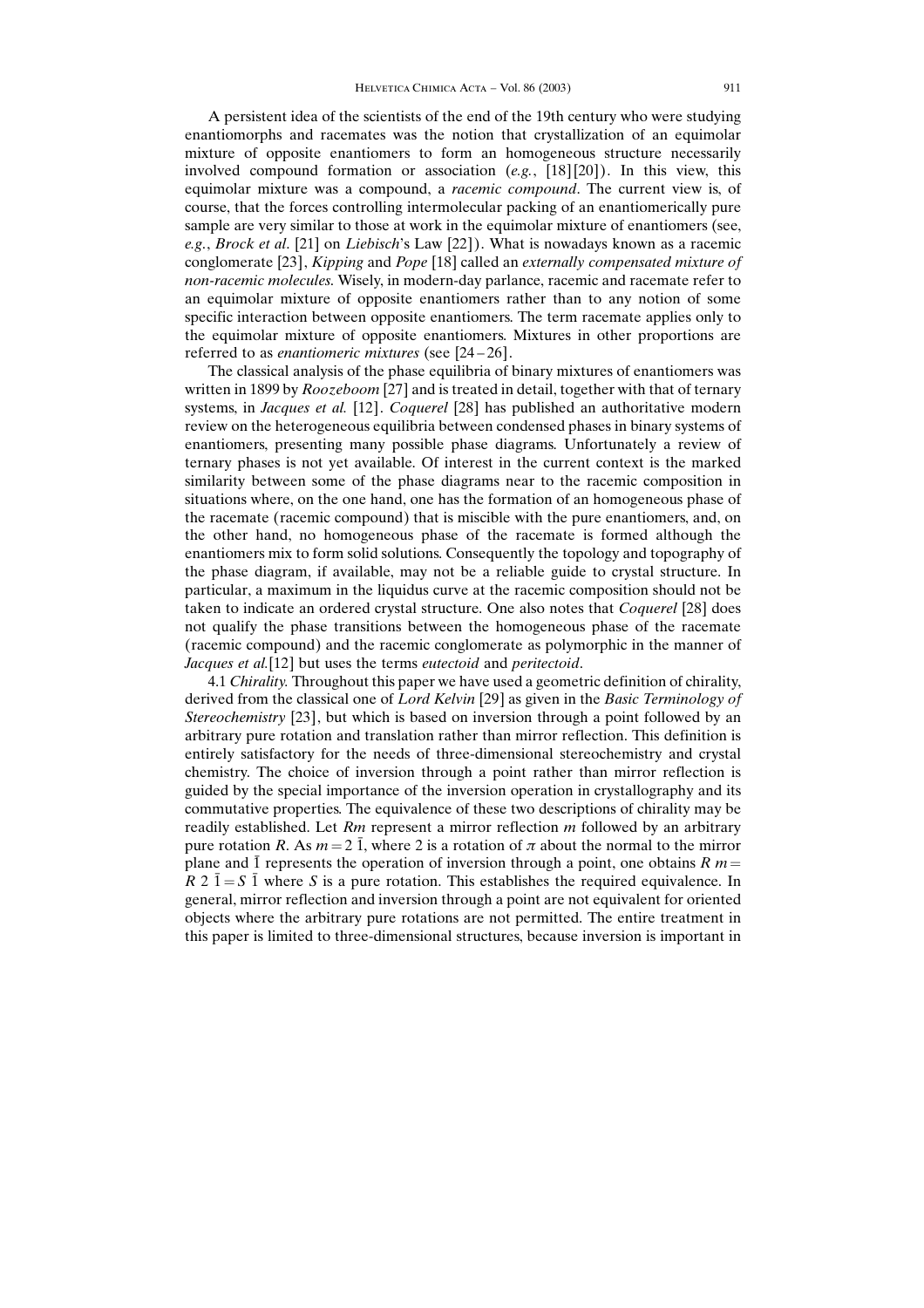the definition, and needs to be an isometry of the second kind and have a determinant of  $-1$ . In spaces of even dimension, the inversion is an isometry of the first kind. Enantiomorphism occurs also in two-, four-, and higher-dimensional spaces.

In situations where one is dealing with electric and magnetic fields interacting with bodies in motion, the geometric definition of chirality is unsatisfactory. Moreover the fine effects of the nucleus have also to be taken into account. The approach taken is to consider the invariance of the laws of nature under certain very general transformations. To a very good degree of approximation, it is known that these are invariant under the transformations C, P, and T, where C stands for charge conjugation (changing a particle into its antimatter particle of opposite electric charge), P for parity (space inversion or inversion through a point), and T for time reversal (reversal of the directions of motion). Currently it is known that P and C can be independently violated under very special conditions but, as yet, no case of CPT violation has been observed. One of the major objectives of the production of cold anti-hydrogen at CERN is to allow comparison of the fine atomic spectra of hydrogen and anti-hydrogen in a search for CPT violation. Very clear presentations of how chirality should be dealt with in these situations are to be found in the works of *Barron*  $[2-4]$ , where one finds the following new definition of chirality: 'True chirality is exhibited by systems that exist in two distinct enantiomorphic states that are interconverted by space inversion but not by time reversal combined with any proper spatial rotation.'

4.2 Racemic Compound and Anomalous Racemates. What is dubbed [21] a racemic compound is an ordered crystal structure of a racemate. This crystal structure can be either chiral or achiral, and may be arranged in any one of the 230 space-group types. In place of racemic compound, it would be clearer to call this arrangement, in full, an ordered racemic crystal structure, or in short, a racemic structure. A few cases are known where the composition of an ordered crystal structure is that of a mixture of enantiomers in rational proportions other than the  $1:1$  of the racemate. These have been called anomalous racemates [12], a choice of name that makes it difficult to distinguish them from pseudoracemates and quasiracemates. Perhaps it would be clearer to use, in full, an  $M$ : N mixed enantiomeric crystal structure or, in short, an  $M$ : N enantiomeric structure, where  $M$  and  $N$  are integers giving the proportion of the two enantiomers. Such nomenclature fits in nicely with the existing IUPAC system for naming racemates, e.g., for an  $M$ : N enantiomeric mixture of  $(2R,3R)$ - and  $(2S,3S)$ tartrate ions one would write  $\{M : N\}$  (2RS,3RS)-tartrate. An extension of this system even allows the naming of mixtures of diastereoisomers, e.g.,  $\{M : N : L\}$  (2RSR, 3RSS)tartrate names a mixture containing proportions  $M$  of  $(2R,3R)$ -tartrate,  $N$  of  $(2S,3S)$ tartrate, and  $L$  of (2R,3S) tartrate (*meso*-tartrate).

4.3. Pseudoracemate. Kipping and Pope [18] identified crystalline solids of equimolar proportions of enantiomers that were clearly different from those of the corresponding ordered racemic crystal structures. They called them pseudoracemates. Kipping and Pope's  $[18]$  physical model of these solids was that of multi-domain crystals where individual domains are enantiomerically pure and the crystal is twinned by inversion. This ingenious proposition, drawn on their considerable knowledge of classical crystallography, but limited by the state of science at the time, is, unfortunately, wrong. What they had identified turned out to be crystals of a solid solution of enantiomers in which any molecular location in the crystal structure may happily be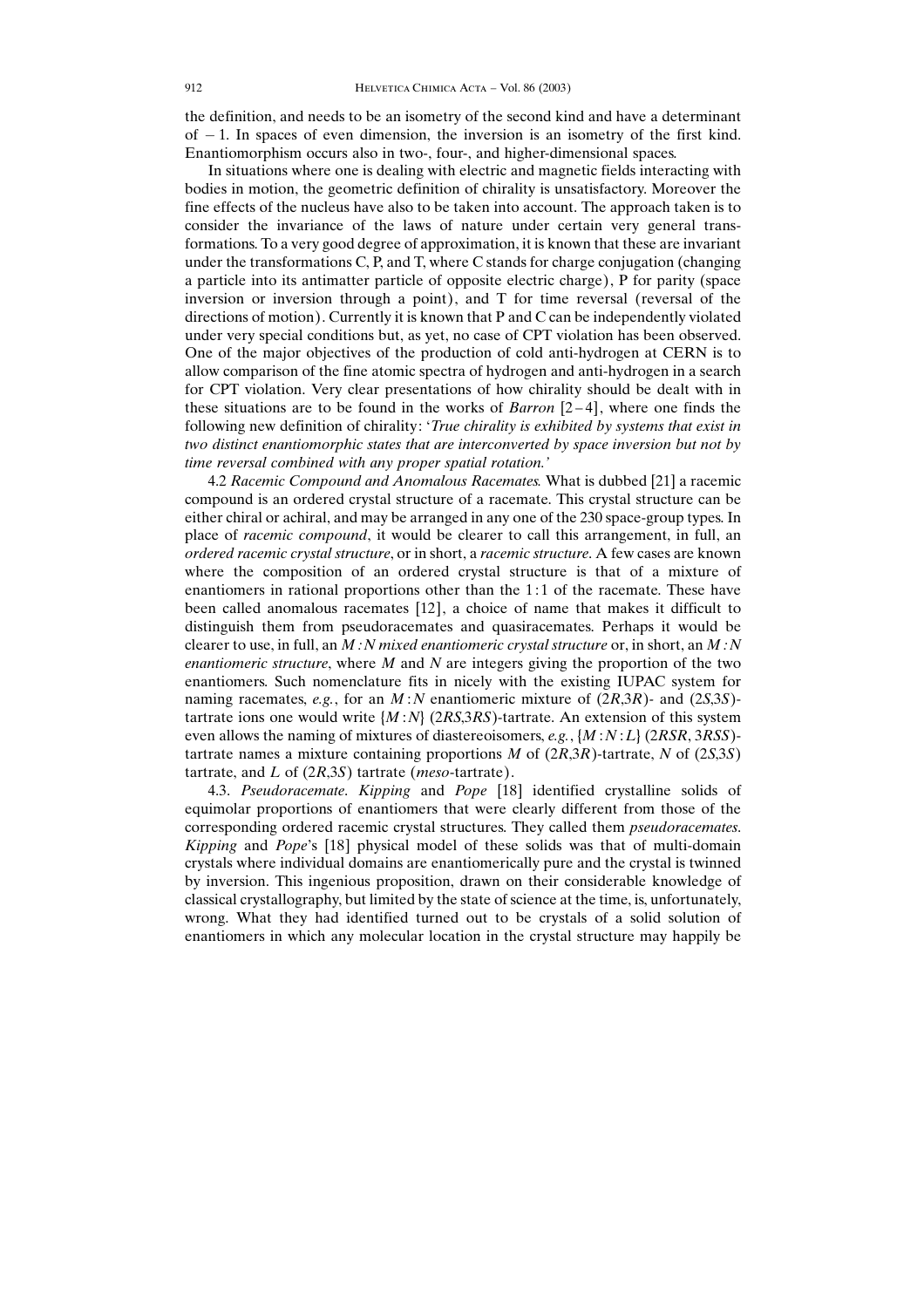occupied by either enantiomer. A suitable name would, thus, be a disordered racemic (crystal) structure, but an essential characteristic of these solid solutions is the wide range of compositions over which the structure occurs. Consequently, it seems unnecessary to have a specific name for the racemate and the generic name *disordered* mixed enantiomeric (crystal) structure would have more-general application. To specify the structure, one needs to indicate the composition(s) at which a structure analysis has been undertaken and the composition range of the phase at a given temperature.

4.4. Racemic Twinning. No definition of racemic twinning is to be found in the literature, although the term is widely used. Like the term data mining, recently criticised by Allen [30], racemic twinning is semantically questionable. Its meaning cannot easily be construed from its component words, one of which, 'racemic', refers to the fixed molecular composition of the crystal and the other,  $\alpha$  twinning, to the existence of variously orientated homogeneous domains within the crystal. So the term specifies the molecular composition of the crystal but does not specify the orientational relationship between the domains. Since it is known that racemates may crystallize in any one of the 230 space groups, there seems to be no restriction on space group for the incidence of racemic twinning, so that it may occur in crystals with either a centrosymmetric or a non-centrosymmetric structure. On the other hand, racemic twinning cannot occur in  $NaClO<sub>3</sub>$ , which, although it has a chiral crystal structure, is composed of achiral molecules and is not a racemate. Even if an extended interpretation of 'racemic' to objects of larger scale than molecules, such as domains, were to be allowed, one still has to accept the implicit fixed proportions of the chiral domains. For these reasons, we have never used the term racemic twinning and thoroughly discourage its use. On the other hand, in our contributions to the study of non-centrosymmetric crystals, we have found the term *twinning by inversion*, defined in Appendix  $\vec{A}$ , to be both clear and useful.

4.5. Fixing the Enantiomorph. In direct methods of structure solution, a few phases may be forced to take a restricted range of values for what are called, according to the tradition of the literature on direct methods, fixing the origin and fixing the enantiomorph [31] [32]. While the process of restricting a single phase to fix the enantiomorph is not applicable to centrosymmetric crystal structures, neither is it restricted only to chiral crystal structures (crystal-structure type NC) [1]. For all noncentrosymmetric achiral crystal structures (crystal-structure type NA), one has also to fix the enantiomorph, although the choice is not one of choosing an enantiomorph but, in fact, of choosing between two inversion-related orientations. To make matters even more complicated, for structures with a chiral space group, the process of fixing the enantiomorph is determined not by restricting a phase but by choosing one of two enantiomorphically-related space groups. All in all, it seems that what is called *fixing* the enantiomorph would be better called fixing the absolute structure. Authors of publications dealing with the experimental determination of triplet phases by multiplebeam X-ray diffraction have also used the term enantiomorph in the manner of the direct-methods literature  $\left[33 - 36\right]$  but, more recently, use also the term absolute structure [37].

4.6. Optical Activity. There is no one-to-one correspondence between optical activity and chirality. The situation concerning natural optical activity (see Table 10.2.1.1 of *Hahn* and *Klapper* [38], and *Barron* [39]) can be seen by examination of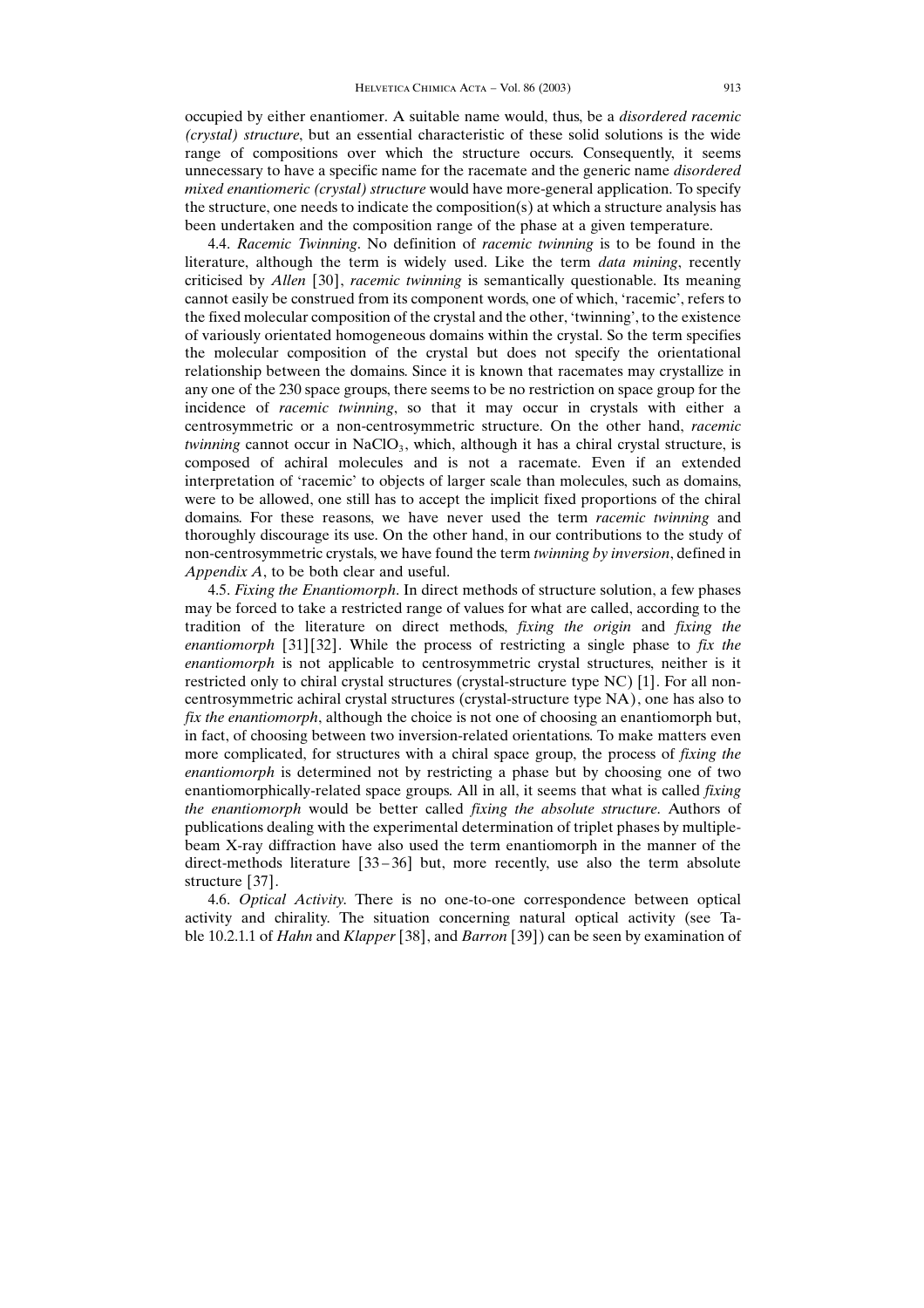Table 2. The natural optical rotation observable is a time-even pseudoscalar [4]. It was well known to *Faraday* and *Lord Kelvin*, but perhaps not to *Pasteur*, that magnetic optical rotation (Faraday rotation) is not chiral, as the magnetic optical rotation observable is a time-odd axial vector. Natural optical activity (see [40] for a comprehensive review of optical-activity measurements on crystals) has, indeed, been observed in particular achiral single crystals belonging to the four geometric crystal classes listed in Table 2: in class m,  $LiH_3(SeO_3)$ , [41] and  $K_2ZnCl_4$  [43]; in class mm2, KTiOPO<sub>4</sub>,  $(NH_3(CH_3))_5B_2Br_{11}$  [44], NaNO<sub>2</sub> [42]; in class  $\overline{4}$ , CdGa<sub>2</sub>S<sub>4</sub> [45]; in class  $\overline{4}2m$ , NH<sub>4</sub>H<sub>2</sub>PO<sub>4</sub> [46] and AgGaS<sub>2</sub> [47 – 49]. Molecules with symmetries m, mm2,  $\overline{4}$ , and  $\overline{4}2m$  do not show optical activity in solution since directions within the molecule occur in enantiomorphic pairs with optical activities of equal magnitude but opposite sign, and thermal tumbling of the molecules ensures a spatial and temporal average of zero. In much the same way, albeit with the individual directions of enantiomorphic pairs residing in opposite enantiomers, a racemate in solution does not show optical activity.

Table 2. Restrictions on Natural Optical Activity for Crystals and Molecules both Chiral and Achiral. The row title qualifies the column titles.

|                     | Single crystal                                                       | Molecules in solution or as liquid                       |  |
|---------------------|----------------------------------------------------------------------|----------------------------------------------------------|--|
| Achiral             | Permitted only<br>in <i>m</i> , <i>mm</i> 2, $\bar{4}$ , $\bar{4}2m$ | Forbidden                                                |  |
| Chiral<br>Permitted |                                                                      | Enantiopure: Permitted                                   |  |
|                     | Racemate: Forbidden                                                  |                                                          |  |
|                     |                                                                      | Non-racemic mixture:<br>(enantiomeric mixture) Permitted |  |

A partial examination of Table 2 limited to molecules in solution, these being enantiomerically pure when chiral, leads to a false one-to-one correspondence between chirality and optical activity as a potential source of confusion. Thus, the 1930 edition of the Oxford English Dictionary contained a definition of chirality that identified it with optical activity. Whyte  $[50] [51]$  made a very strong case in opposition to this usage, and subsequent versions of the Oxford English Dictionary define chirality in the way of Lord Kelvin [29]. Barron [4] is able to state  $\ldots$  that the hallmark of a chiral system is that it can support time-even pseudoscalar observables'. Isotropic natural optical rotation is such an observable, but anisotropic optical rotation from achiral crystals is not. One should, thus, be aware that *Glazer* and *Stadnicka* [52], in their classification of physical properties of crystals and directions within a crystal, have implicitly chosen to retain the 1930 Oxford English Dictionary definition identifying chirality with optical activity and chiral with optically active. With this choice of definition, they come to identify  $a$ absolute chirality' as being permissible for crystals in the geometric crystal classes m,  $mm2$ ,  $\bar{4}$ , and  $\bar{4}2m$ .

5. Chiral and Achiral Space Groups.  $-$  Many objects of our three-dimensional perceptual world are not only chiral but appear in nature in two versions, related at least ideally, as a chiral object and its mirror image. Such objects are called enantiomorphous, or simply enantiomorphs [53]. The eleven pairs of enantiomorphous space groups [54]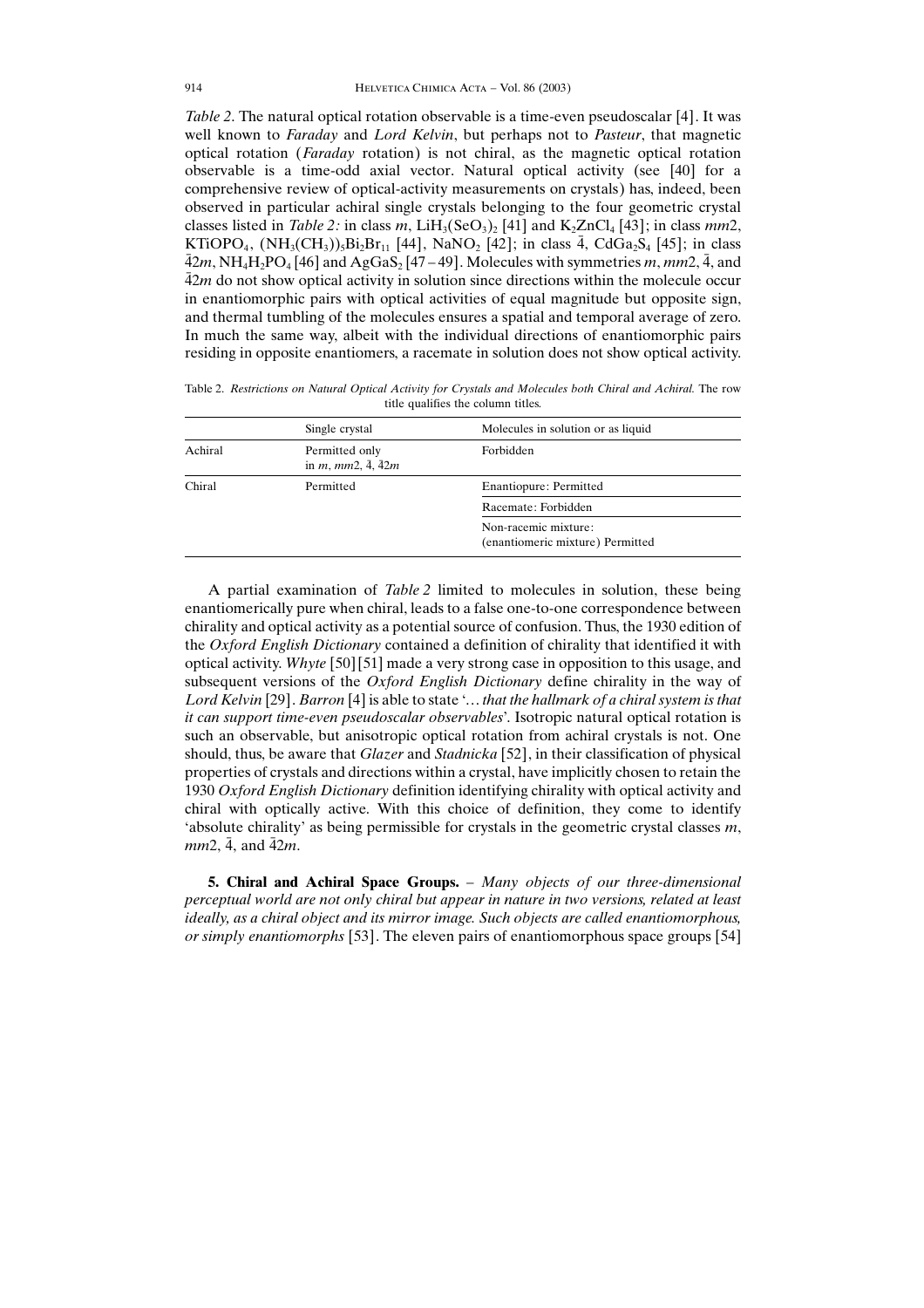are a familiar set containing the 22 chiral space groups. Within each pair, inversion through a point transforms one space group into the other, e.g.,  $P6_1$  transforms into  $P6_5$ and vice versa. These 22 space groups are the only ones of the 230 that are chiral. All of the other 208 are achiral. For example, inversion through a point transforms space group  $P_1$  into  $P_2$  itself. Space group  $P_2$  is, thus, achiral. Let us be clear: a crystal structure in space group  $P_1$  is chiral but the space group itself is achiral since it does not form one member of an enantiomorphous pair. This point was overlooked by many authors of contributions to the field of small-molecule crystallography and, more recently, crystal engineering, who used expressions such as  $\gamma$ chiral space group' to mean the space group of a chiral crystal structure or 'structures in a chiral space group' to mean chiral crystal structures.

As a consequence of the above clarification of the term  $\Omega$ -chiral space group', one is confronted with the problem of giving a suitable name to the class of those space groups that are compatible with chiral crystal structures. There are 65 such space groups and these contain only symmetry operations of the first kind. It is of relevance to note that, in his very early development of space groups, predating those of Schoenflies and Fedorov, Sohncke (1879) correctly derived the 65 containing only symmetry operations of the first kind since he did not consider isometries of the second kind to be symmetry operations [55] [56]. One may, thus, refer to the Sohncke space group (type)s as the class of the 65 containing only symmetry operations of the first kind.

5.1. Symmetry Elements and Their Graphical Representation. The methodology that has been used above for space groups may also be applied to isolated symmetry operations and their representative symmetry elements  $[57 - 59]$ . On inversion, a screw rotation  $N_m$  is transformed into a screw rotation  $N_n$ , where  $m + n = N$ . Consequently the following four pairs of enantiomorphic screw rotations exist:  $\{3_1, 3_2\}$ ,  $\{4_1, 4_3\}$ ,  $\{6_1, 6_5\}$ , and  $\{6, 6, 6\}$ , and each of these eight screw rotations is chiral. The three screw rotations  $2<sub>1</sub>$ ,  $4<sub>2</sub>$ , and  $6<sub>3</sub>$  are invariant on transformation by inversion and do not fall into enantiomorphic pairs. Clearly  $2<sub>1</sub>$ ,  $4<sub>2</sub>$ , and  $6<sub>3</sub>$  are achiral, although an atomic distribution around any one of these eleven isolated screw axes is chiral. In the International Tables for Crystallography, Vol. A [60], the three achiral screw rotations are described as −neutral×, but the term is not used elsewhere in the literature.

When one holds the symmetry-element diagram of space group  $P6<sub>1</sub>$  as drawn in [60] up to a mirror one observes that the graphical symbol for the  $6<sub>1</sub>$  symmetry element has been transformed into that of the  $6<sub>5</sub>$  symmetry element, as, indeed, it should be. Likewise the graphical symbol for the  $3<sub>1</sub>$  symmetry element becomes correctly that of the 3, symmetry element. However, the graphical symbol of the  $2<sub>1</sub>$  symmetry element is transformed into a symbol which is undefined in [60]. A similar problem arises with the graphical symbols of the other achiral symmetry elements  $4<sub>2</sub>$  and  $6<sub>3</sub>$ . Moreover, the graphical symbols of some other symmetry elements do not transform in the same way as the symmetry operations they represent. Consider the graphical symbol of the  $6<sub>1</sub>$ symmetry element. As we have seen, mirror reflection transforms this correctly into the graphical symbol of the  $6<sub>5</sub>$  symmetry element. However, rotation by 180 $^{\circ}$  about a direction perpendicular to the axis of the  $6<sub>1</sub>$  symmetry element also transforms a  $6<sub>1</sub>$ graphical symbol into a  $6<sub>5</sub>$  graphical symbol, contrary to the transformation properties of the  $6<sub>1</sub>$  symmetry operation it represents, and for which such a rotation leaves the symmetry operation invariant. Moreover, the  $6<sub>1</sub>$  graphical symbol is centrosymmetric.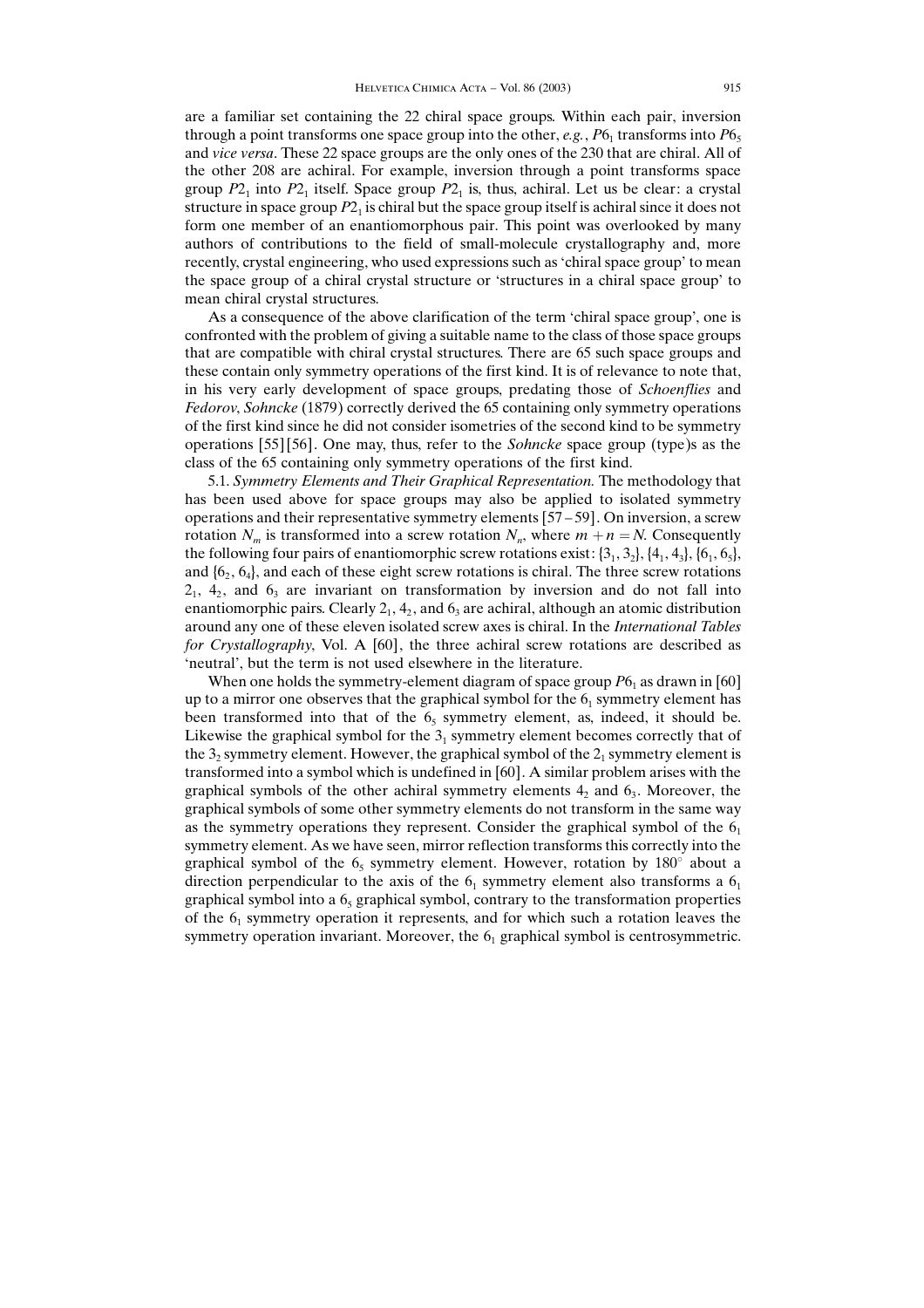Designers of 3D graphical representation systems of the 230 space groups will have to pay great attention to the transformation properties of the graphical objects used to represent symmetry elements. The 3D graphical objects chosen need both to have the same transformation and symmetry properties of the symmetry operation represented, and, in section/(limited-)projection, to resemble as nearly as possible the well-accepted but unsatisfactory 2D graphical symbols used in [60]. No doubt the Euclidean centralizer of the symmetry operation [58] has a key role to play in the analysis. One also notes that, in the report of the sub-committee on symmetry elements  $[57 - 59]$ , no mention is to be found concerning the symmetry of a symmetry element.

5.2. Euclidean Normalizers. A powerful technique in symmetry-group theory is that of the Euclidean normalizer, which is fully described, with examples of its use, in [1]. This section has the double objective of drawing the attention of structure analysts to the practical value of the Euclidean normalizer in their work and to point out to theoreticians the shortcomings of the current state of development of Euclidean normalizers as they apply to chiral and achiral space groups.

One observes on examination of Tables  $15.2.1.2 - 4$  in [1], that the Euclidean normalizers of 208 space groups are centrosymmetric. Each of these space groups is, thus, achiral. These are exactly the same 208 space groups identified above as being achiral. The Euclidean normalizers of the remaining 22 space groups contain only isometries of the first kind. The space groups themselves are, thus, chiral. They are, indeed, the 11 pairs of enantiomorphic space groups mentioned above. However, the concept of the Euclidean normalizer, which refers to individual groups, does not lead to the classification of the chiral space groups into enantiomorphic pairs.

A space group is mapped onto itself by any symmetry operation of its Euclidean normalizer. But what happens to the crystal structure under the effect of an operation of the corresponding Euclidean normalizer? One finds the crystal structure or its enantiomorph in a different setting or orientation with a space group that remains totally unaltered. First, let us concentrate our attention on the 208 space groups with a centrosymmetric Euclidean normalizer and consider the action of the Euclidean normalizer's centre of inversion. Its position is tabulated in Tables 15.2.1.3 and 4 in  $[1]$ . If the initial crystal structure and its inverted image are not identical, the coordinates of the centre of inversion are precisely the ones to use to invert the crystal structure model without change of the space group setting [6] [9], making Tables 15.2.1.3 and 4 of great practical use. For example, for space group Fdd2, the coordinates of the inversion point are given as 1/8, 1/8, 0. For completeness, within these 208 space groups, the initial crystal structure, and its invert are: (crystal-structure type NA) inverted one with respect to the other for the non-centrosymmetric achiral structures; (crystal-structure type NC) enantiomorphs for chiral crystal structures; and (crystal-structure type CA) identical for centrosymmetric crystal structures,. If we now turn to the remaining 22 space groups, forming the 11 enantiomorphic pairs, for which the Euclidean normalizers contain only symmetry operations of the first kind and for which the crystal structure is chiral. The operations of the Euclidean normalizer only rotate or translate the crystal structure, meaning that the enantiomorph of the crystal structure is NOT generated. Tables 15.2.1.3 and 4, thus, lack the coordinates of the centre of inversion to form the enantiomorph. As detailed in [9], the origin suffices for space groups in the conventional setting.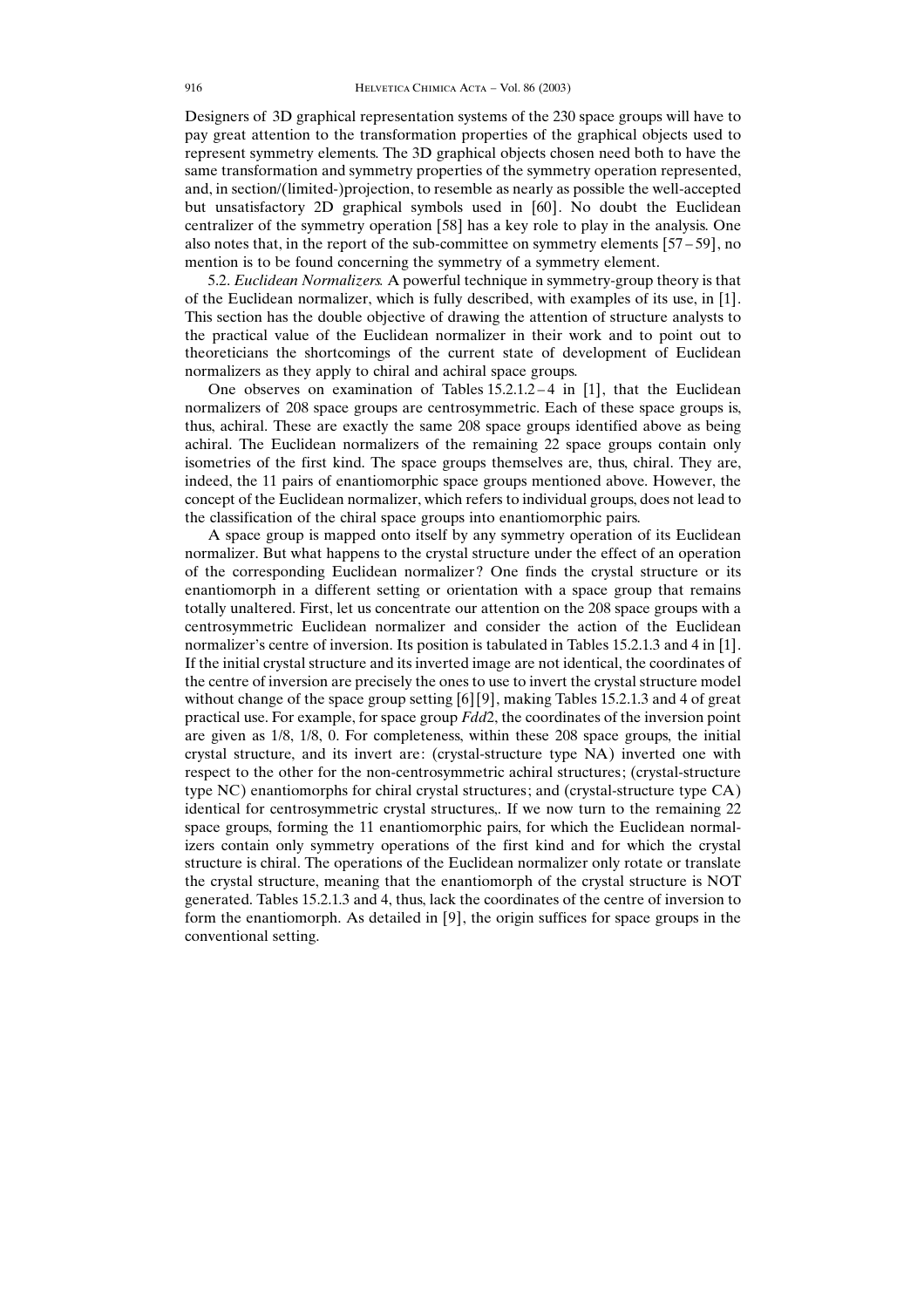Further examination of Tables 15.2.1.3 and 4 shows that some space groups have Euclidean normalizers containing continuous translations. These are identified by a numerical superscript on the upper case cell-centring symbol as well as by one or more of the cell basis vectors containing a multiplicative factor  $\varepsilon$ . For example, for space group Fdd2, the Euclidean normalizer is given as  $P<sup>1</sup> ban$  with basis vectors 1/2**a**, 1/2**b**,  $\varepsilon$ **c**. These are space groups for which the origin cannot be fixed on a symmetry element in one or more directions. Tables 15.2.1.3 and 4 allows the number and direction of these continuous translations to be readily identified for space groups in conventional settings. The section of *International Tables for Crystallography*, Vol. A in [60] does not give a specific collective name to these space groups, but, in the literature, they are called *polar*, and *Flack* and *Schwarzenbach* [11] sometimes use the term *origin-free*. Neither *polar* nor *origin-free* are really satisfactory. With the automation provided by the Flack and Schwarzenbach [11] origin-fixing algorithm, it is so infrequently necessary to speak collectively about these space groups that the editors of International Tables for Crystallography, Vol. A [60], were wise to not have coined or defined a specific term.

The shortcomings of the Euclidean normalizer as detailed above are not really surprising, as the normalizer is based on group-theoretical rather than physical concepts. One is reminded of the classification of space groups into 219 isomorphism or affine-equivalence classes, which proves to be of limited practical value. Structure analysis makes use of a space-group classification into 230 special affine-equivalence classes engendered by the addition of physical concepts connected to inversion through a point [61]. It would seem, then, that an extension of the Euclidean-normalizer formalism permitting mapping of a space group both onto itself and onto its enantiomorph should lead naturally within this framework to the identification of enantiomorphic pairs of space groups and the identification of inversion points. One notes that Billiet and Bertaut [62], in their study of isomorphic subgroups of space groups, specifically allow the subgroup to be of the same or enantiomorphic type to that of the space-group type.

**6. Concluding Remarks.** – As the structure analyst must deal with and write about three chiral or achiral objects viz., the molecules, the crystal structure, and the space group, it is of paramount importance that clear nomenclature be adhered to in order to limit misunderstanding and confusion. It is essential to separate the chiralities of these objects and ensure that the qualifier  $\Delta$ -chiral' is applied correctly to the appropriate object. The space group of a chiral crystal structure is not necessarily chiral, although it will always be one of the *Sohncke* space groups. Furthermore, in circumstances where the molecular enantiomer composition of an enantiomeric mixture, be it in solution or the solid state, is being specified, it is highly advisable to use only the terms enantiomerically pure and racemic. Applying the term chiral in these circumstances, while not necessarily wrong, is certainly open to misinterpretation.

This paper describes a work that is much more of scholarship and analysis than of discovery and invention. Nevertheless, its content is pertinent to modern-day crystallography. Brock and Dunitz [63] have contributed towards a grammar of crystal packing. The current work adds a concise, useful and well-defined vocabulary specific to chirality.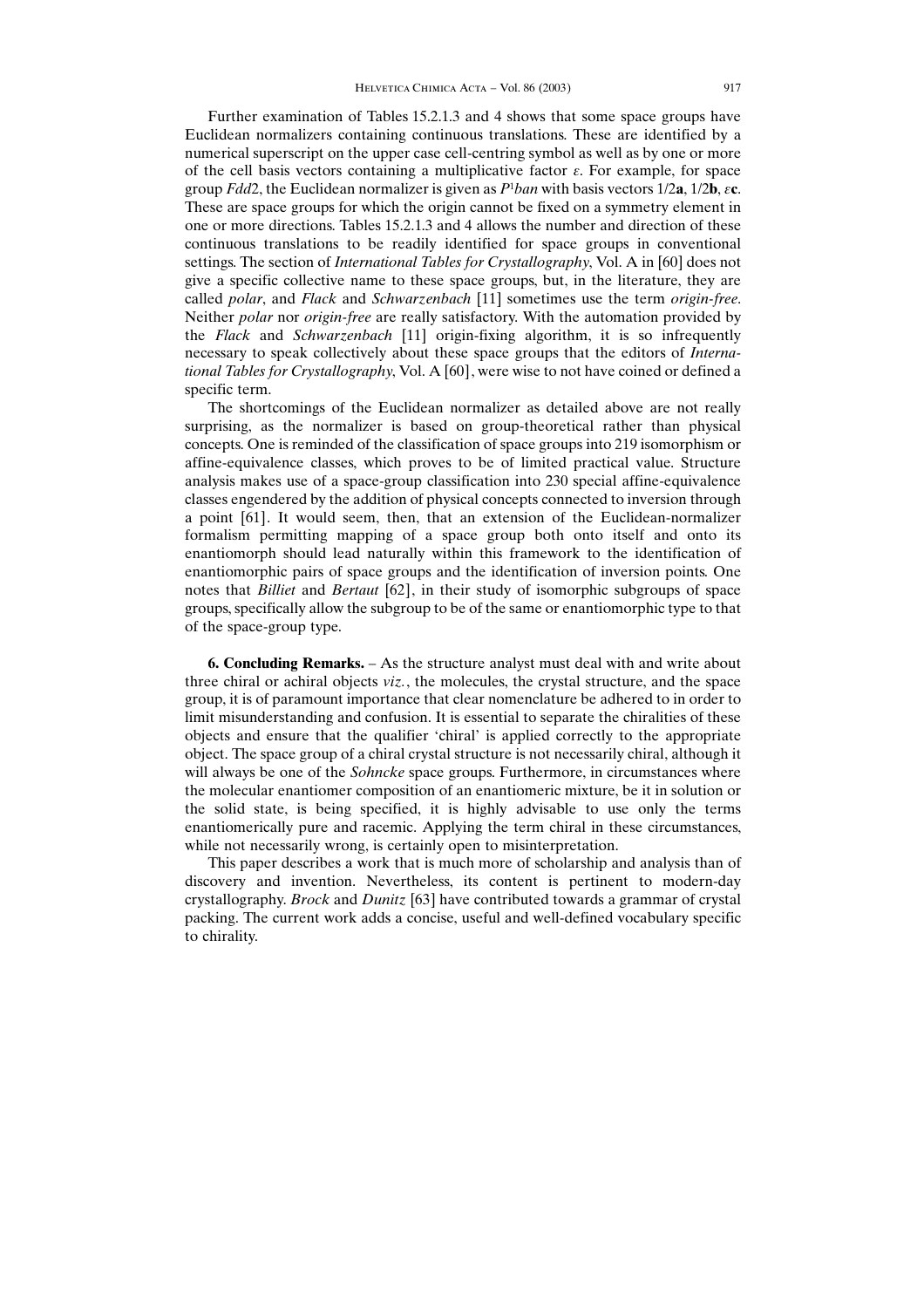Appendix A: Glossary of Terms.  $-$  Many of the definitions of terms given in this glossary are drawn or inspired from the IUPAC Basic Terminology of Stereochemistry [23]. Only where the definition of a term is identical to that in [23] is the source cited.

Absolute configuration: The spatial arrangement of the atoms of a physically identified chiral molecular entity (or group) and its stereochemical description (e.g.,  $(R)$  or  $(S)$ ,  $(P)$  or  $(M)$ ,  $D$  or  $L$ , etc).

Absolute structure: The spatial arrangement of the atoms of a physically identified non-centrosymmetric crystal and its description by way of unit-cell dimensions, space group, and representative coordinates of all atoms.

Chiral: Having the property of chirality [23].

Chirality: The geometric property of a rigid object (or spatial arrangement of points or atoms) of being nonsuperposable by pure rotation and translation on its image formed by inversion through a point; the symmetry group of such an object contains no symmetry operations of the second kind (inversion through a point, 1; reflection through a plane, m; roto-inversion,  $\overline{N}$ ). When the object is superposable by pure rotation and translation on its inverted image, the object is described as being achiral; the symmetry group of such an object contains symmetry operations of the second kind. Barron [4] provides a more-general definition of chirality: −True chirality is exhibited by systems that exist in two distinct enantiomorphic states that are interconverted by space inversion but not by time reversal combined with any proper spatial rotation'.

Chirality sense: The property that distinguishes enantiomorphs. The specification of two enantiomorphic forms by reference to an oriented space, e.g., of a screw, a right threaded one or a left threaded one. The expression opposite chirality is short for opposite chirality sense [23].

Enantiomer: One of a pair of chiral molecular entities of opposite chirality sense.

Enantiomerically pure: A sample in which all molecules have (within limits of detection) the same chirality sense. Use of homochiral as a synonym is strongly discouraged [23].

Enantiomorph: One of a pair of chiral objects or models of opposite chirality sense.

Flack *parameter*: The *Flack* parameter [8] is the molar fraction x in the defining equation  $C = (1 - x) X + x$  $\bar{X}$ , where C represents an oriented two-domain-structure crystal, twinned by inversion, consisting of an oriented domain structure X and an oriented inverted domain structure  $\bar{X}$ . In reciprocal space, the Flack parameter [8] x is defined by the structure-amplitude equation  $G^2(h, k, l, x) = (1 - x) |F(h, k, l)|^2 + x |F(h, \overline{k}, l)|^2$ . For a multidomain-structure twin of a chiral crystal structure, an equivalent Flack parameter [8] may be calculated according to the method of Flack and Bernardinelli [5].

Racemate: An equimolar mixture of a pair of enantiomers. It does not exhibit optical activity in solution. The chemical name or formula of a racemate is distinguished from those of the enantiomers by the prefix  $(\pm)$  or rac or by the symbols  $(RS)$  or  $(SR)$ .

Racemic: Pertaining to a racemate [23].

Racemic conglomerate: An equimolar mechanical mixture of crystals, each one of which contains only one of the two enantiomers present in a racemate. The process of its formation on crystallization of a racemate is called spontaneous resolution, since pure or nearly pure enantiomers can often be obtained from the conglomerate by sorting [23].

Relative configuration: The configuration of any stereogenic centre with respect to any other stereogenic centre contained within the same molecular entity. Unlike absolute configuration, relative configuration is reflection-invariant. Relative configuration, distinguishing diastereoisomers, may be denoted by the configurational descriptors  $(R^*, R^*)$  (or l) and  $(R^*, S^*)$  (or u) meaning, respectively, that the two centres have identical or opposite configurations. For molecules with more than two asymmetric centres the prefix rel may be used in front of the name of one enantiomer where  $(R)$  and  $(S)$  have been used. If any centres, have known absolute configuration then only  $(R^*)$  and  $(S^*)$  can be used for the relative configuration [23].

Twinning by inversion: The symmetry operation relating pairs of domain structures twinned by inversion may be represented by inversion through a point or by some other isometry equivalent to inversion under the point symmetry group of the domain structure. A two-domain-structure twin that is twinned by inversion is called an *inversion twin*, but this term is not appropriate when there are more than two domain structures.

Appendix B: Segmentation of Molecular Crystal Structures.  $- A$  comparison is made here point by point of experimental observations on molecular crystal structures collated principally by Jacques et al. [12], labelled Obs, and the conclusions of the molecular segmentation theory of Anet et al. [14], labelled Seg. The findings of Anet et al. [14] are presented as direct quotes (in italics) from their paper apart from the explanatory comments given between square brackets []. There are five points of comparison. The theory of Anet et al. [14] seeks to partition a finite object (*i.e.*, a molecule) into a set of isometric segments from which the whole molecule can be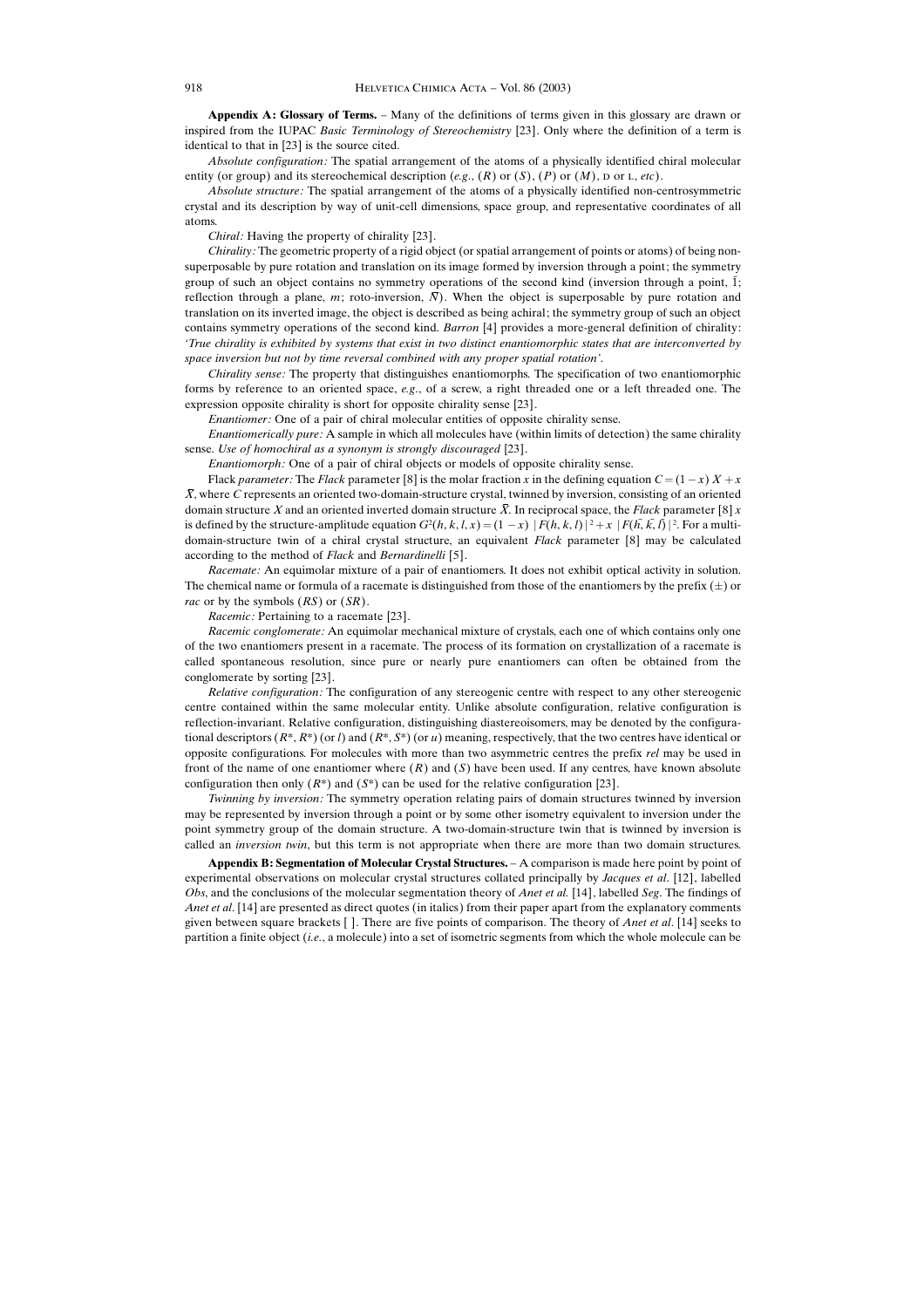built up in the way that a crystallographic asymmetric unit builds up a whole crystal structure (although these molecular segments are not necessarily completely lacking in symmetry). From the derived segmentation of the molecule, a comparison is then made of one particular aspect of the symmetry of the object and the segments of much concern to these chemists viz., the chirality. A major difference between molecules and crystal structures is that the symmetry group of the former is finite and that of the latter is infinite. Nevertheless, in our opinion the methodology and results of Anet et al. [14], which we make no attempt to describe here, may be extended to space groups and molecular crystal structures by the pragmatic use of a cyclic boundary condition applied to a finite object.

Obs 1: There are hundreds of known chiral crystal structures formed of achiral molecules.

Seg 1: It is not possible to dissect chiral molecular models into achiral isometric segments.

Obs 2: There are tens of known chiral crystal structures composed of racemates.

Seg 2: It is not possible to dissect chiral molecular models into heterochiral isometric segments.

Obs 3: All known crystal structures of enantiomerically pure substances are chiral.

Seg 3: Indeed, among the myriad combinations of objects and segments in three dimensions, only five types are disallowed. [Among the allowed combinations is the segmentation of an achiral molecular model into homochiral isometric segments.]

Obs 4: There are hundreds of crystal structures in which the number of independent (crystallographically independent but chemically identical) molecules in the asymmetric region  $Z' > 1$ .

Seg 4: The segments must be related by a symmetry operation of the cut object.

Obs 5: Many molecules have non-crystallographic symmetry in the crystal structure.

Seg 5: Accordingly, the segments may not contain any symmetry element that does not belong to the object. The understanding of the relationship between the symmetry of the molecules that build a crystal structure and the crystal's own symmetry is an important objective of structural crystallography. Whilst appreciating the inventiveness, effort, and scholarship of Anet et al. [14] one is forced to admit that that particular approach has not yielded useful results for molecular crystal structures. What is most probably lacking in their approach is a physical and chemically meaningful basis for the segmentation.

The author wishes to thank H.-B. Bürgi and D. Litvin for helpful discussions. Trying to cut up molecular apples over the telephone is a stimulating activity. The image of someone holding up International Tables for Crystallography, Vol. A, in front of the bathroom mirror is amusing. The author gratefully acknowledges the contribution of the following persons who took the time to read and comment upon a draft version of this paper, improving its content and presentation immensely: L. Barron, G. Bernardinelli, H. Birkedal, H.-B. Bürgi, C. Giacovazzo, C. Gilmore, R. Copley, U. Griesser, F. Herbstein, T. Janssen, E. Koch, A. L. Linden, D. Litvin, R. E. Marsh, S. Ohba, S. Parsons, A. L. Spek, and A. F. Williams.

## **REFERENCES**

- [1] E. Koch, W. Fischer, U. Müller, in 'International Tables for Crystallography, Vol. A, Space-Group Symmetry', 5th edn., Ed. T. Hahn, Kluwer Academic Publishers, Dordrecht, 2002, Chapt. 15, p. 877-905.
- M. Avalos, R. Babiano, P. Cintas, J. L. Jimenez, J. C. Palacios, L. D. Barron, Chem. Rev. 1998, 98, 2391. [3] L. D. Barron in 'Physical Origin of Homochirality in Life', Ed. D. B. Cline, Woodbury, NY, American Institute of Physics,  $1996$ , p.  $162 - 182$ .
- [4] L. D. Barron, in 'Chirality in Natural and Applied Science', Eds. W. J. Lough, I. W. Wainer, Oxford, Blackwell Publishing,  $2002$ , p.  $53 - 86$ .
- [5] H. D. Flack, G. Bernardinelli, Acta Crystallogr., Sect. A 1999, 55, 908.
- [6] H. D. Flack, G. Bernardinelli, J. Appl. Crystallogr. 2000, 33, 1143.
- [7] P. G. Jones, Acta Crystallogr., Sect. A 1986, 42, 57.
- [8] H. D. Flack, Acta Crystallogr., Sect. A. 1983, 39, 879.
- [9] G. Bernardinelli, H. D. Flack, Acta Crystallogr., Sect. A 1985, 41, 500.
- [10] G. Bernardinelli, H. D. Flack, Acta Crystallogr., Sect. A 1987, 43, 75.
- [11] H. D. Flack, D. Schwarzenbach, Acta Crystallogr., Sect. A 1988, 44, 499.
- [12] J. Jacques, A. Collet, S. H. Wilen, 'Enantiomers, Racemates, and Resolutions'. New York, John Wiley, 1981; J. Jacques, A. Collet, Reissue with corrections, Krieger, Malabar, FL, USA, 1994.
- [13] B. Dalhus, C. H. Görbitz, Acta Crystallogr., Sect. B 2000, 56, 715.
- [14] F. A. L. Anet, S. S. Miura, J. Siegel, K. Mislow, J. Am. Chem. Soc. 1983, 105, 1419.
- [15] H.-B. Bürgi (Department of Chemistry and Biochemistry), personal communication, 2000.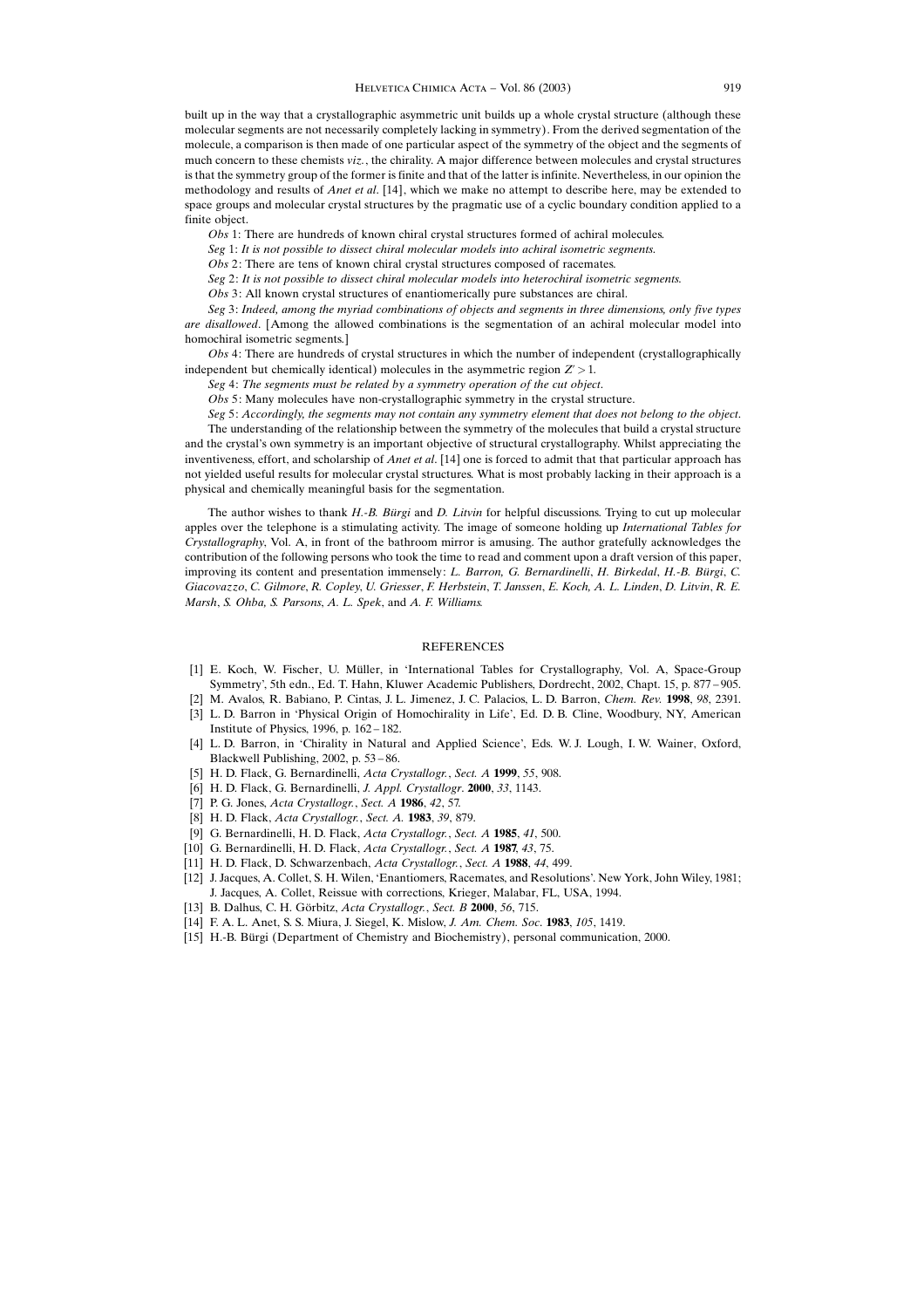- [16] D. B. Litvin, V. K. Wadhawan, Acta Crystallogr., Sect. A 2001, 57, 435.
- [17] D. B. Litvin, V. K. Wadhawan, Acta Crystallogr., Sect. A 2002, 58, 75.
- [18] F. S. Kipping, W. J. Pope, J. Chem. Soc. Trans. 1897, 71, 989.
- [19] F. S. Kipping, W. J. Pope, J. Chem. Soc. Trans. 1898, 73, 606.
- [20] F. S. Kipping, W. J. Pope, J. Chem. Soc. Trans. 1899, 75, 1119.
- [21] C. P. Brock, W. B. Schweizer, J. D. Dunitz, J. Am. Chem. Soc. 1991, 113, 9811.
- [22] O. Wallach, Liebigs Ann. Chem. 1895, 286, 90.
- [23] G. P. Moss, Pure Appl. Chem. 1996, 68, 2193. [Basic Terminology of Stereochemistry, IUPAC Recommendations 1996, available at http://www.chem.qmul.ac.uk/iupac/stereo/]
- [24] E. Francotte, Chimie Nouvelle 1996, 14, 1541.
- [25] E. Francotte, Chimia 1997, 51, 717.
- [26] E. Francotte, A. Davatz, P. Richert, J. Chromatogr., B 1996, 686, 77.
- [27] H. W. B. Roozeboom, Z. Phys. Chem. 1899, 28, 494.
- [28] G. Coquerel, *Enantiomer*, **2000**, 5, 481.
- [29] W. H. Thomson, 1884; see Lord Kelvin, Baltimore Lectures, London, C. J. Clay and Sons, 1904, p. 436 and 619.
- [30] F. H. Allen, Acta Crystallogr., Sect. B 2002, 58, 380.
- [31] H. A. Hauptman, 'Crystal Structure Determination', Plenum, New York, 1972.
- [32] D. Rogers in 'Theory and Practice of Direct Methods in Crystallography', Eds. M. F. C. Ladd and R. A. Palmer, Plenum, New York and London, 1980, Chapt. 2, p. 23-92.
- [33] K. Hümmer, H. Billy, Acta Crystallogr., Sect. A 1986, 42, 127.
- [34] K. Hümmer, E. Weckert, H. Bondza, Acta Crystallogr., Sect. A 1989, 45, 182.
- [35] R. Colella, Acta Crystallogr., Sect. A 1994, 50, 55.
- [36] R. Colella, Acta Crystallogr., Sect. A 1995, 51, 438.
- [37] K. Hümmer, E. Weckert, Acta Crystallogr., Sect. A 1995, 51, 431.
- [38] T. Hahn, H. Klapper, in 'International Tables for Crystallography, Vol. A, Space-Group Symmetry', 5th edn., Ed. T. Hahn, Kluwer Academic Publishers, Dordrecht, 2002, Chapt. 10, p. 761 - 808.
- [39] L. D. Barron, 'Molecular Light Scattering and Optical Activity', Cambridge University Press, 1982, p. 25 -26.
- [40] W. Kaminsky, Rep. Prog. Phys. 2000, 63, 1575.
- [41] H. Futama R. Pepinsky, J. Phys. Soc. Jpn. 1962, 17, 725.
- [42] J. K. O'Loane, Chem. Rev. 1980, 80, 41.
- [43] D.-Y. Kim, W. Kaminsky, A. M. Glazer, *Phase Transitions* **2001**, 73, 533.
- [44] A. Lingard, Ph. D. Thesis, University of Oxford, 1994.
- [45] M. V. Hobden, Acta Crystallogr., Sect. A 1969, 25, 633.
- [46] K. Stadnicka, A. Madej, I. J. Tebbutt, A. M. Glazer, Acta Crystallogr., Sect. B 1992, 48, 16.
- [47] M. V. Hobden, Acta Crystallogr., Sect. A 1968, 24, 676.
- [48] W. J. Anderson, P. W. Yu, Y. S. Park, Opt. Commun. 1974, 11, 392.
- [49] J. Etxebarria, C. L. Folcia, J. Ortega, J. Appl. Cryst., 2000, 33, 126.
- [50] L. L. Whyte, Nature 1957, 180, 513.
- [51] L. L. Whyte, Nature 1958, 182, 198.
- [52] A. M. Glazer, K. Stadnicka, Acta Crystallogr., Sect. A 1989, 45, 234.
- [53] V. Prelog, Science 1976, 193, 17.
- [54] H. Wondratschek, in 'International Tables for Crystallography, Vol. A, Space-Group Symmetry', 5th edn., Ed. T. Hahn, Kluwer Academic Publishers, Dordrecht, 2002, Chapt. 8, p. 719-740.
- [55] L Sohncke, 'Entwicklung einer Theorie der Krystallstruktur', Leipzig, 1879.
- [56] J. J. Burckhardt, 'Die Symmetrie der Kristalle', Birkhäuser Verlag, Basel, 1988.
- [57] P. M. de Wolff, Y. Billiet, J. D. H. Donnay, W. Fischer, R. B. Galiulin, A. M. Glazer, T. Hahn, M. Senechal, D. P. Shoemaker, H. Wondratschek, A. J. C. Wilson, S. C. Abrahams, Acta Crystallogr., Sect. A 1992, 48, 727.
- [58] P. M. de Wolff, Y. Billiet, J. D. H. Donnay, W. Fischer, R. B. Galiulin, A. M. Glazer, M. Senechal, D. P. Shoemaker, H. Wondratschek, T. Hahn, A. J. C. Wilson, S. C. Abrahams, Acta Crystallogr., Sect. A 1989, 45, 494.
- [59] H. D. Flack, H. Wondratschek, T. Hahn, S. C. Abrahams, Acta Crystallogr., Sect. A 2000, 56, 96.
- [60]  $'International Tables for Crystallography, Vol. A, Space-Group Symmetry', 5th edn., Ed. T. Hahn, Kluwer$ Academic Publishers, Dordrecht, 2002, Section 1.3.2.ix, p. 6.